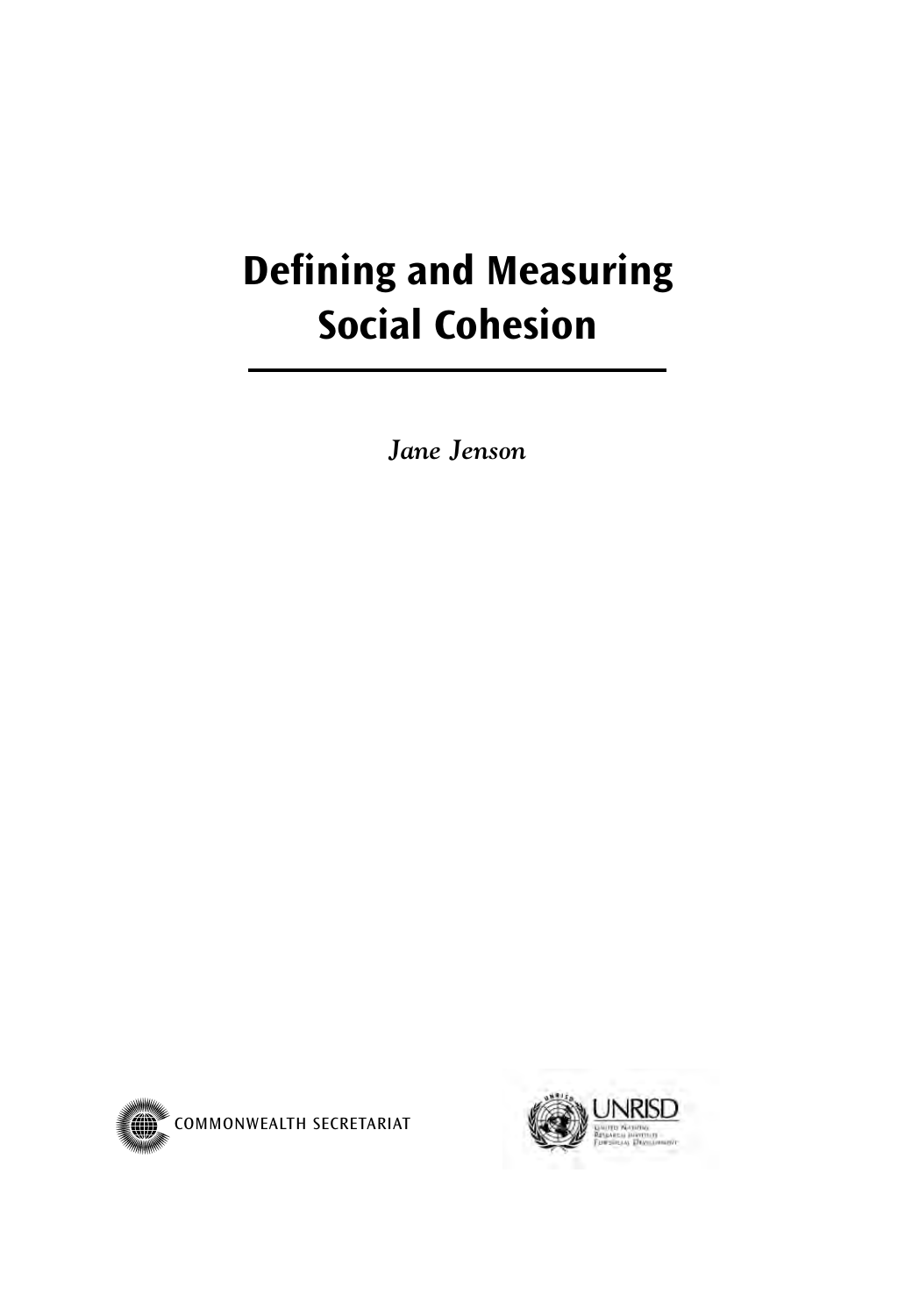© Commonwealth Secretariat and United Nations Research Institute for Social Development 2010

All rights reserved. No part of this publication may be reproduced, stored in a retrieval system, or transmitted in any form or by any means, electronic or mechanical, including photocopying, recording or otherwise without the permission of the publisher.

> Published by the Commonwealth Secretariat Edited and designed by Wayzgoose Cover design by Tattersall Hammarling & Silk Printed by Hobbs the Printers Ltd, Totton, Hampshire

Established in 1963, the United Nations Research Institute for Social Development (UNRISD) is an autonomous institution within the UN system that carries out multidisciplinary research on the social dimensions of contemporary development issues. Through its research, UNRISD stimulates dialogue and contributes to policy debates on key issues of social development within and outside the UN system. Visit www.unrisd.org for full details.

The Commonwealth is a voluntary association of 54 countries that support each other and work together towards shared goals in democracy and development. The Commonwealth Secretariat executes plans agreed by Commonwealth Heads of Government through technical assistance, advice and policy development. It works as a trusted partner for all Commonwealth people as: a force for peace, democracy, equality and good governance; a catalyst for global consensus-building; and a source of assistance for sustainable development and poverty eradication.

Views and opinions expressed in this publication are the responsibility of the authors and should in no way be attributed to the institutions to which they are affiliated or to the Commonwealth Secretariat or UNRISD.

Wherever possible, the Commonwealth Secretariat uses paper sourced from sustainable forests or from sources that minimise a destructive impact on the environment.

> Copies of this publication may be obtained from Publications Section Commonwealth Secretariat, Marlborough House Pall Mall, London SW1Y 5HX, United Kingdom Tel: +44 (0)20 7747 6534 Fax: +44 (0)20 7839 9081 Email: publications@commonwealth.int Web: www.thecommonwealth.org/publications

*A catalogue record for this publication is available from the British Library.*

ISBN: 978-1-84929-023-4 (paperback) ISBN: 978-1-84859-072-4 (downloadable e-book)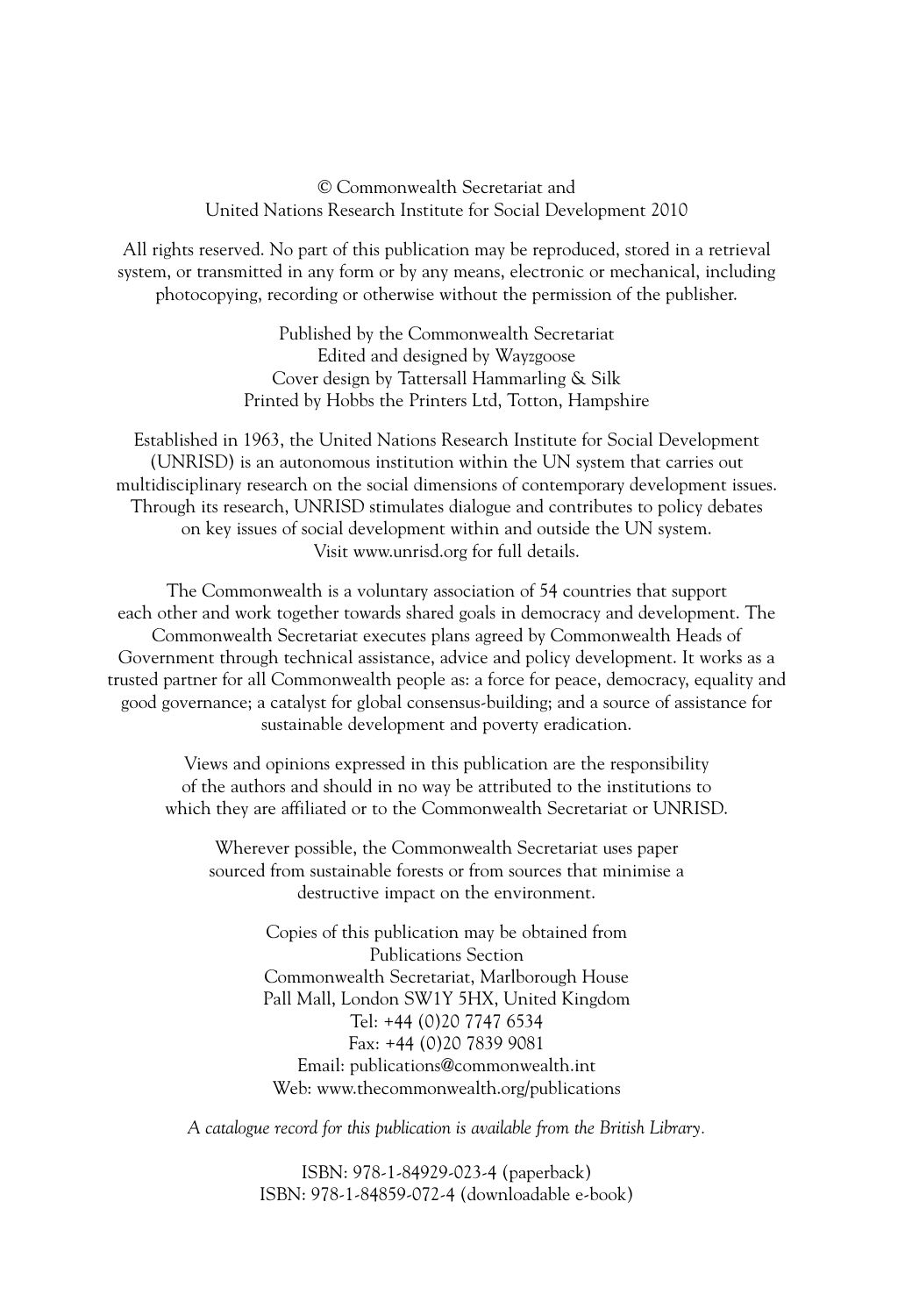### **About the author**

Jane Jenson is based at the Département de science politique, Université de Montréal. She is Canada Research Chair in Citizenship and Governance.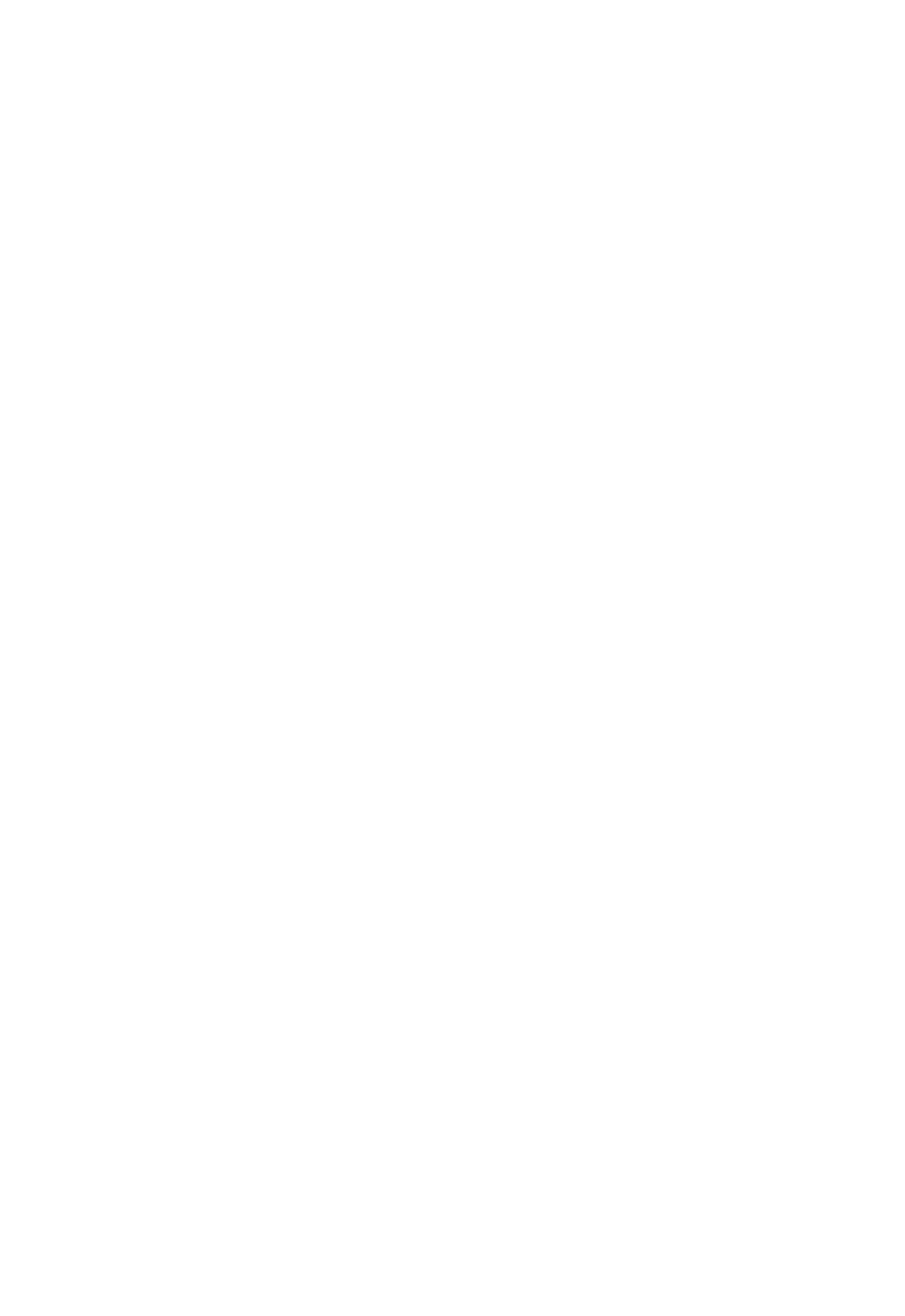# **Contents**

| <b>Foreword</b>     |                                                                               |                |  |
|---------------------|-------------------------------------------------------------------------------|----------------|--|
| <b>Introduction</b> |                                                                               |                |  |
| 1                   | The Concept of Social Cohesion: Overview and Historical<br><b>Perspective</b> | 3              |  |
| 1.1                 | Social cohesion as social inclusion                                           | $\overline{4}$ |  |
| 1.2                 | When social cohesion becomes social capital                                   | 9              |  |
| 1.3                 | Social cohesion, institutions and governance                                  | 12             |  |
| 1.4                 | Conclusions from the literature review                                        | 15             |  |
| $\overline{2}$      | <b>Indicators for Measuring Social Cohesion</b>                               | 17             |  |
| 3                   | <b>Lessons and a Proposed Set of Indicators</b>                               | 21             |  |
|                     | <b>Appendices</b>                                                             |                |  |
| A                   | The Council of Europe's Strategy for Social Cohesion                          | 25             |  |
| B                   | The European Union's Indicators of Social Inclusion                           | 27             |  |
|                     | <b>References</b>                                                             | 31             |  |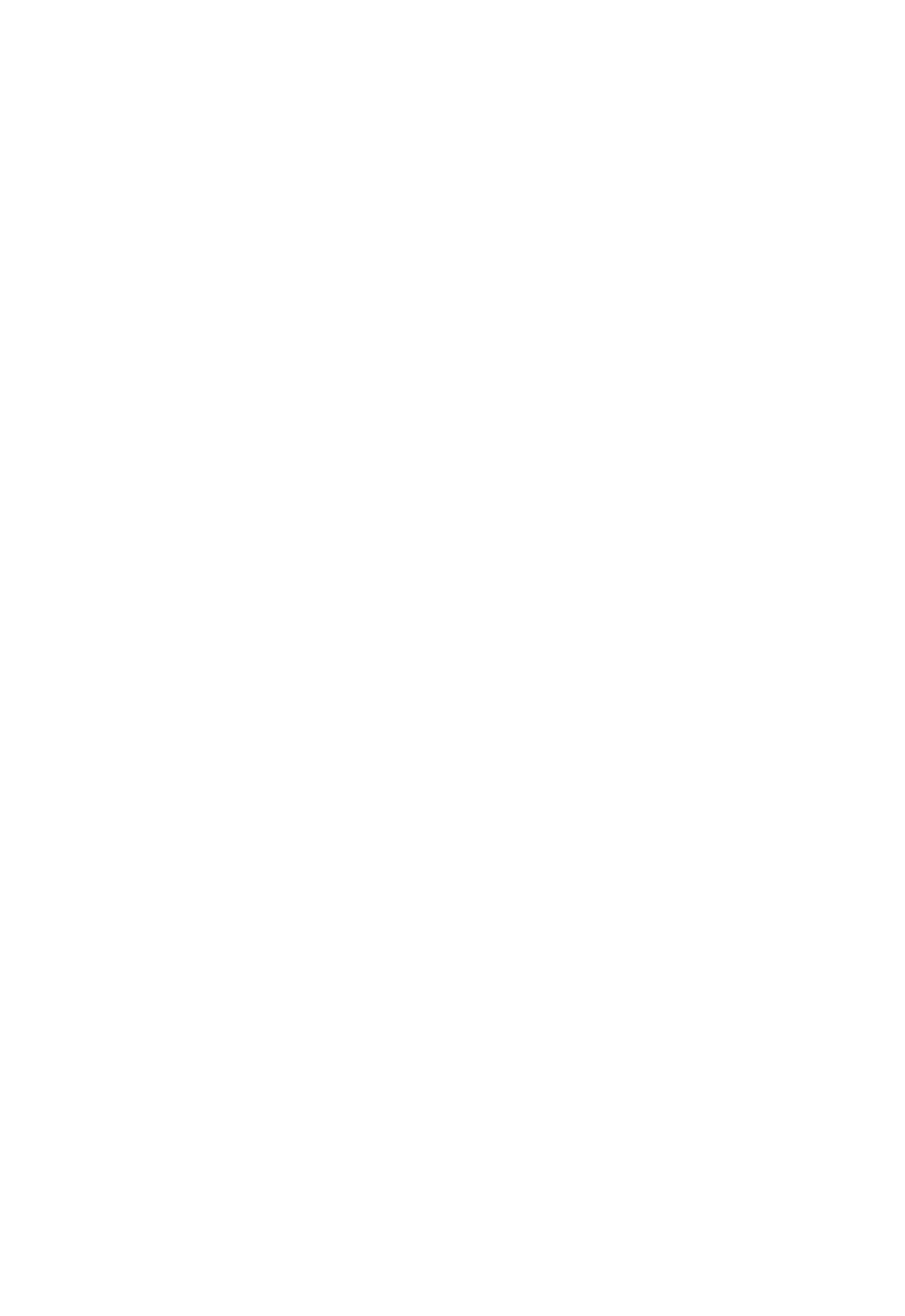### Foreword

During the 1960s and 1970s, increased interest was shown by some international organisations, such as the United Nations and the Commonwealth Secretariat, in small states, notably small islands, and the development challenges they faced during the decolonisation period. The Commonwealth Secretariat, with over a third of its members classified as small economies, is committed to the study of small states. The issue of their vulnerability, for example, was first given formal expression within the Commonwealth at the 1977 Commonwealth Finance Ministers Meeting in Barbados. Having noted the special characteristics of small states – in particular their reliance on trade, high dependence on capital inflows and, in some cases, their lack of natural resources – ministers urged the international community to adopt a more flexible approach to their requirements, as well as special measures to assist them. In response, the Secretariat designed a programme to assist in overcoming 'the disadvantages of small size, isolation and scarce resources which severely limit the capacity of such countries to achieve their development objectives or to pursue their national interests in a wider international context'.

In 1983, with the political repercussions of the US invasion of Grenada still resonant, Commonwealth leaders meeting in New Delhi expressed their belief that the problems of small states 'deserved consideration on a wider basis, including that of national security'. A Commonwealth Consultative Group was therefore commissioned to carry out such an examination. Its report, *Vulnerability: Small States in the Global Society*, published in 1985, was the first to highlight the inherent vulnerability of small states to external interference. In reasserting the vulnerability of and threats to small states, and outlining economic and foreign policy measures to mitigate these, the report was important in raising the political profile of small states in international forums.

Following this publication, the Ministerial Group on Small States was formed to continue the discussion of issues of importance to small states. At their second meeting in 1995, ministers recognised that the international context faced by small states had changed dramatically since the end of the cold war. This led to the creation of a Commonwealth advisory group of eminent persons whose report, *A Future for Small States: Overcoming Vulnerability*, was published in 1997.

In 1998 the Commonwealth Secretariat/World Bank Joint Task Force on Small States was formed. In 2000 the Task Force published its seminal report, *Small States: Meeting Challenges in the Global Economy*. The report concluded that addressing the challenges facing small states requires correct domestic policy, regional co-operation, assistance from multilateral and bilateral development institutions and improvements in the external environment. It highlighted four areas of special relevance to successful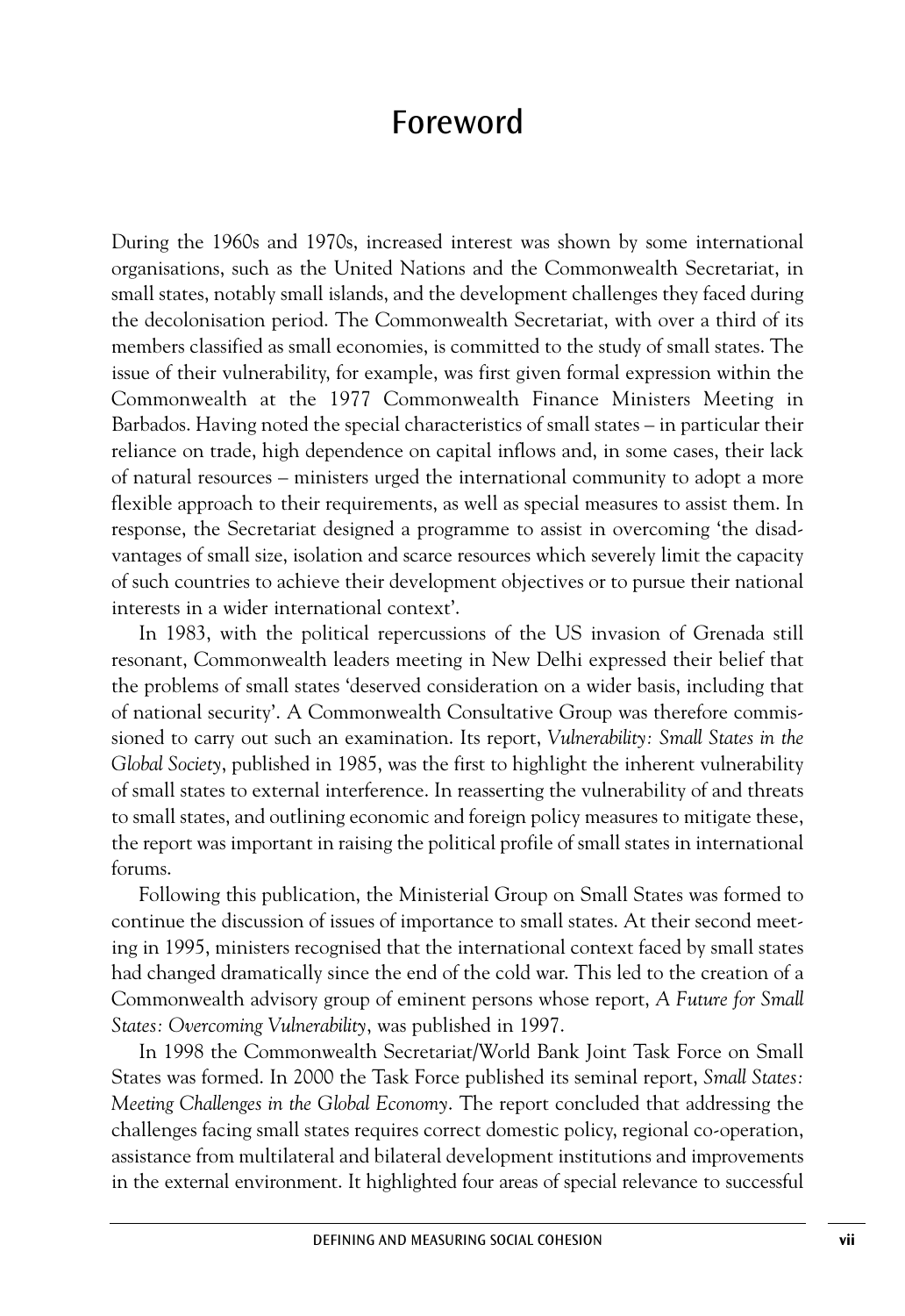development in small states: tackling volatility, vulnerability and natural disasters; transitioning to the changing global trade regime; strengthening capacity; and benefiting from the opportunities and coping with the challenges of globalisation. It recommended that an annual small states forum, where international donors could report on their activities in small states, be held in the wings of the IMF–World Bank meeting. Small states have garnered additional support and attention from international donors as a result, but more remains to be done: a 2005/06 review of the task force report established that small states are still vulnerable and continue to face a number of development challenges associated with their size.

In adopting Agenda 21, one of the key outcomes of the United Nations Conference on Environment and Development (more commonly known as the Rio Earth Summit) in 1992, the wider international community also recognised the special challenges that small island developing states (SIDS) face in planning for sustainable development. As a result, the Global Conference on the Sustainable Development of Small Island Developing States took place in Barbados in 1994. The plan that emerged, the Barbados Programme of Action (BPOA), is the principal international framework for addressing the special challenges and constraints faced by SIDS in their pursuit of sustainable development. The BPOA addresses 14 major themes, ranging from climate change through coastal and marine resources to tourism and human resources development.

The ten-year comprehensive review of the BPOA led to the adoption in January 2005 of the Mauritius Strategy for the Further Implementation of the Barbados Programme of Action for the Sustainable Development of SIDS, which includes 19 thematic areas, including climate change and sea level rise; natural and environmental disasters; and energy resources. The Mauritius Strategy notes that for its successful implementation, SIDS require effective human, institutional and technical capacity development; effective monitoring and co-ordination, including through SIDS regional organisations; and support from the international community, particularly through financial and technical backing.

Finally, Millennium Development Goal 8 (on developing a global partnership for development) specifically mentions the special needs of landlocked countries and small island developing states.

Yet despite this attention to small states, there are still major gaps in our understanding of their unique development process and experience. Insufficient study has been devoted to the social and economic issues facing small states. In particular, there is virtually no comparative research on social policy issues or on how social policies affect economic development. This paper, together with others in this series, attempts to fill this gap by taking a distinctive approach to social policy, which it sees as encompassing concerns about redistribution, production, reproduction and protection. The papers show how some small states have succeeded in improving their social indicators through appropriate social policies, how others are moving in the right direction and how some are falling behind or failing. We see that, despite their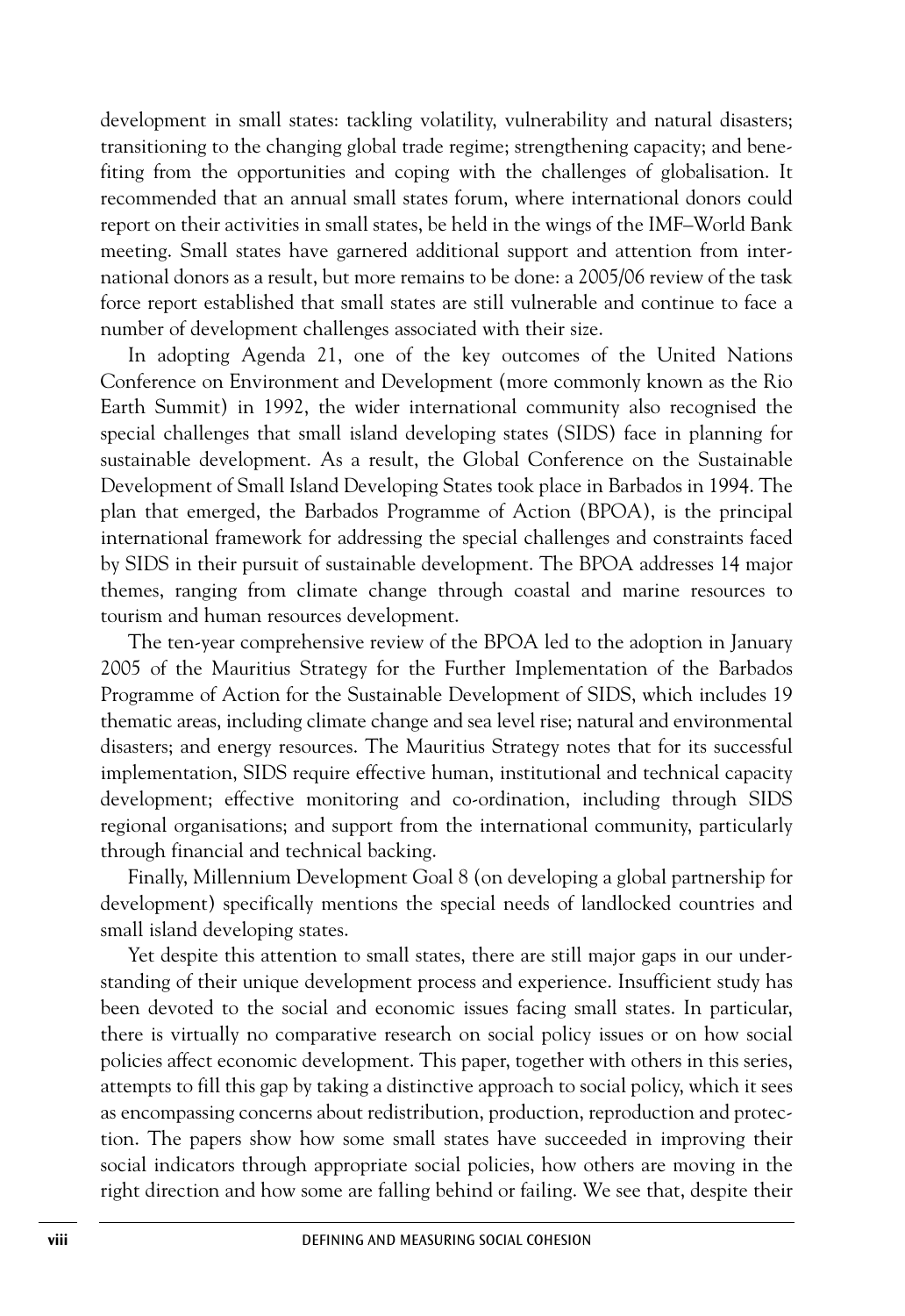inherent vulnerability, some small states have been successful precisely because of the complementary social and economic policies and strategies they have implemented. By looking at these countries in comparative perspective, we can draw interesting lessons on policy.

The papers in this series are outputs of the research project, *Social Policies in Small States*, led by the United Nations Research Institute for Social Development (UNRISD) in collaboration with the Commonwealth Secretariat from 2007 to 2009. Fourteen country studies were commissioned and their findings discussed at regional workshops in the Caribbean and Pacific. Four thematic papers framed and complemented the country level research. We hope that the findings of this research will be useful to scholars and policy-makers concerned with the social and economic development issues facing small states.

The research project was designed and co-ordinated by Naren Prasad with assistance from Nicola Hypher at UNRISD, in collaboration with Constance Vigilance at the Commonwealth Secretariat.

**Sarah Cook Cyrus Rustomjee** Director Director United Nations Research Institute Economic Affairs Division for Social Development (UNRISD) Commonwealth Secretariat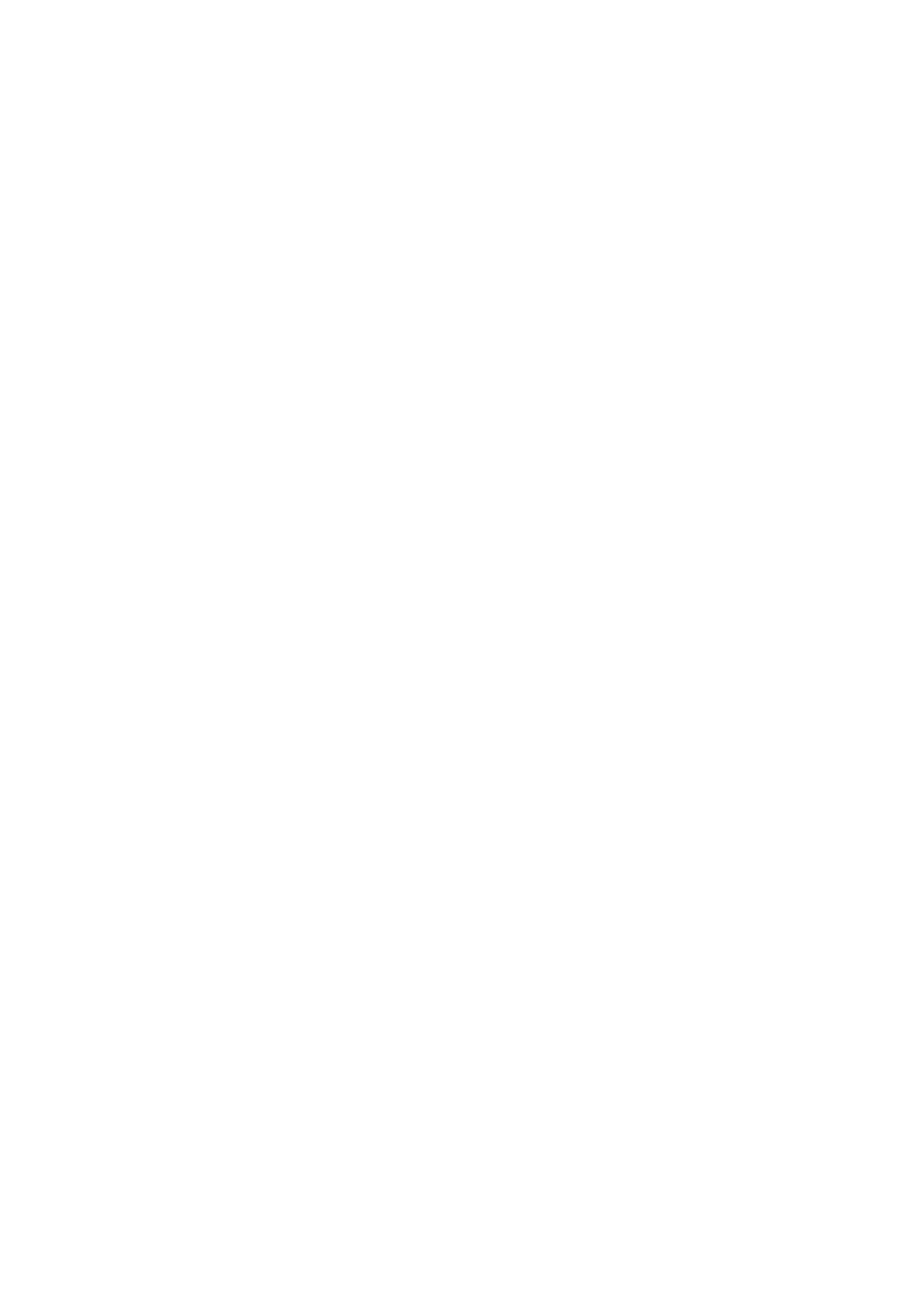## Introduction

The United Nations Research Institute for Social Development defines social policy as 'public policies and institutions that aim to protect citizens from social contingencies and poverty, and ultimately to enable them to strive for their own life goals', a definition that serves well here. The agency also recognises that 'during the past three decades, such a view has been marginalised by policy approaches that emphasise safety nets and the targeting of vulnerable groups'. <sup>1</sup> As this paper will document, concerns about social cohesion come at a time of 'after neoliberalism', when social policy is being rethought (Jenson, 2007). Social policy is once again seen as a key underpinning of economic performance by many jurisdictions, from the local to the supranational and international, but there is little chance there will be a return to the practices of the *trente glorieuses*, the three decades of growth after 1945. This is the context for the following discussion of social cohesion and its impact on social development.

The paper is organised into three main sections. Part 1 examines the literature on social cohesion, and identifies three different 'families' of usage and the empirical grounding of each. Part 2 presents a range of indicators that have been used to measure social cohesion. They vary significantly, according to the definition of social cohesion used. Part 3 discusses the lessons to be drawn and puts forward some possible indicators for measuring social cohesion. Following the literature review and the lessons drawn, these indicators focus on the definition of social cohesion as social inclusion.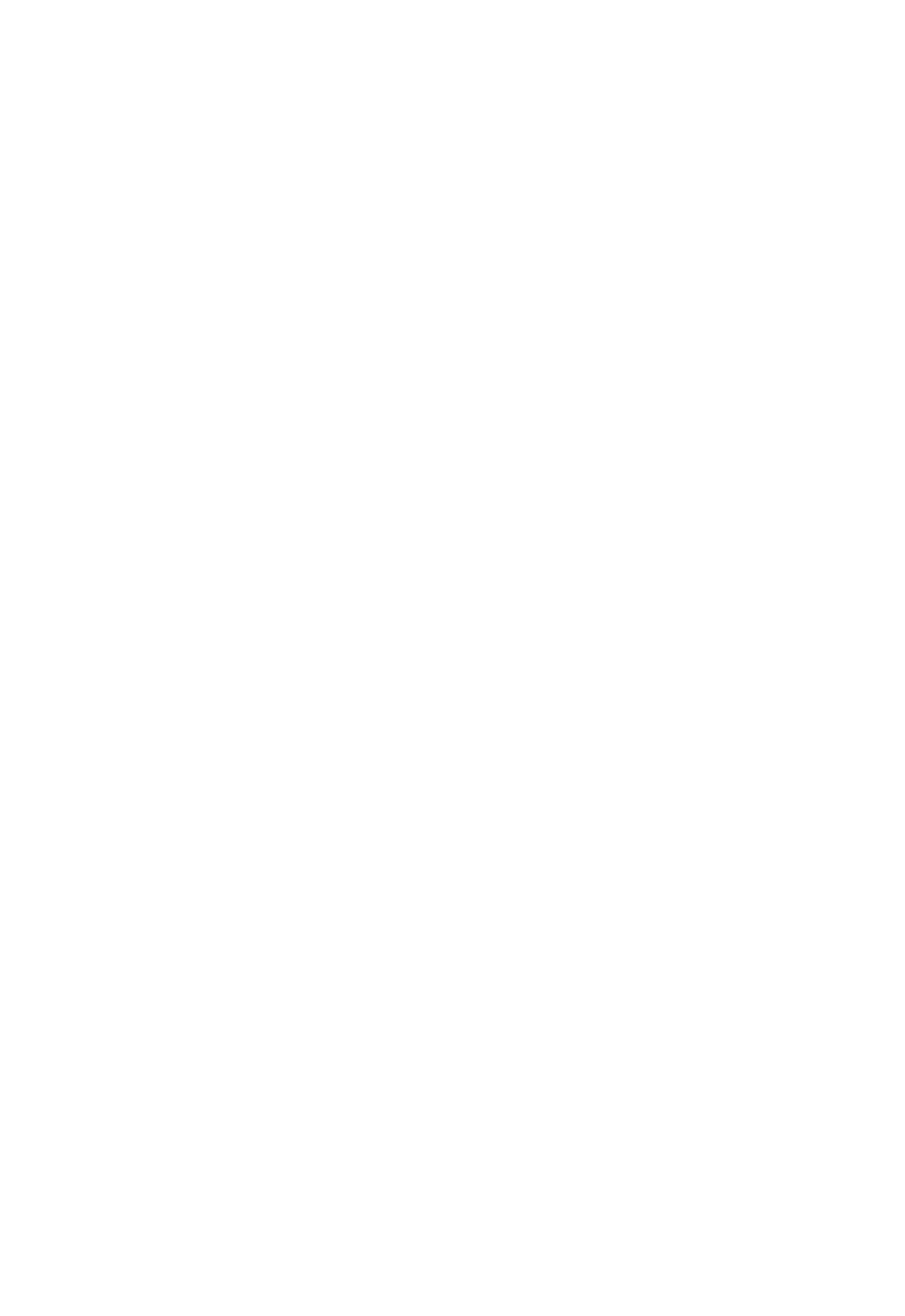# The Concept of Social Cohesion: Overview and Historical Perspective

Social cohesion is a concept with a history. It is not simply an academic concept or a catch-all word meaning many things. Rather, it is what is helpfully termed a 'quasiconcept' – a hybrid operating within policy communities. Paul Bernard describes such a concept as:

… 'hybrid' because these constructions have two faces: they are, on the one hand, based, in part and selectively, on an analysis of the data of the situation, which allows them to be relatively realistic and to benefit from the aura of legitimacy conferred by the scientific method; and they maintain, on the other hand, a vagueness that makes them adaptable to various situations, flexible enough to follow the meanderings and necessities of political action from day to day. Bernard, 1999: 2

In his work on the diffusion of various concepts in the development community, Desmond McNeil terms such a concept an 'idea' and states:

… it is more than simply a slogan or 'buzzword' because it has some reputable intellectual basis, but it may nevertheless be found to be vulnerable on analytical and empirical grounds. What is special about such an idea is that it is able to operate in both academia and policy domains. McNeil, 2006: 335

In other words, both these authors stress the utility, if not the necessity, of concepts remaining ambiguous. There is a message here:

*The definition selected for the quasi-concept will have direct consequences for whether the UNRISD-Commonwealth Secretariat project on social policies in small states will be able to identify a link between social cohesion and social policy.*

Writing in 2002, Regina Berger-Schmitt decomposed the concept of social cohesion into two dimensions.

(1) The first dimension can be shortly denoted as the inequality dimension. It concerns the goal of promoting equal opportunities and reducing disparities and divisions within a society. This also includes the aspect of social exclusion.

(2) The second dimension can be shortly denoted as the social capital dimension. It concerns the goal of strengthening social relations, interactions and ties and embraces all aspects which are generally considered as the social capital of a society.

Berger-Schmitt, 2002: 404–405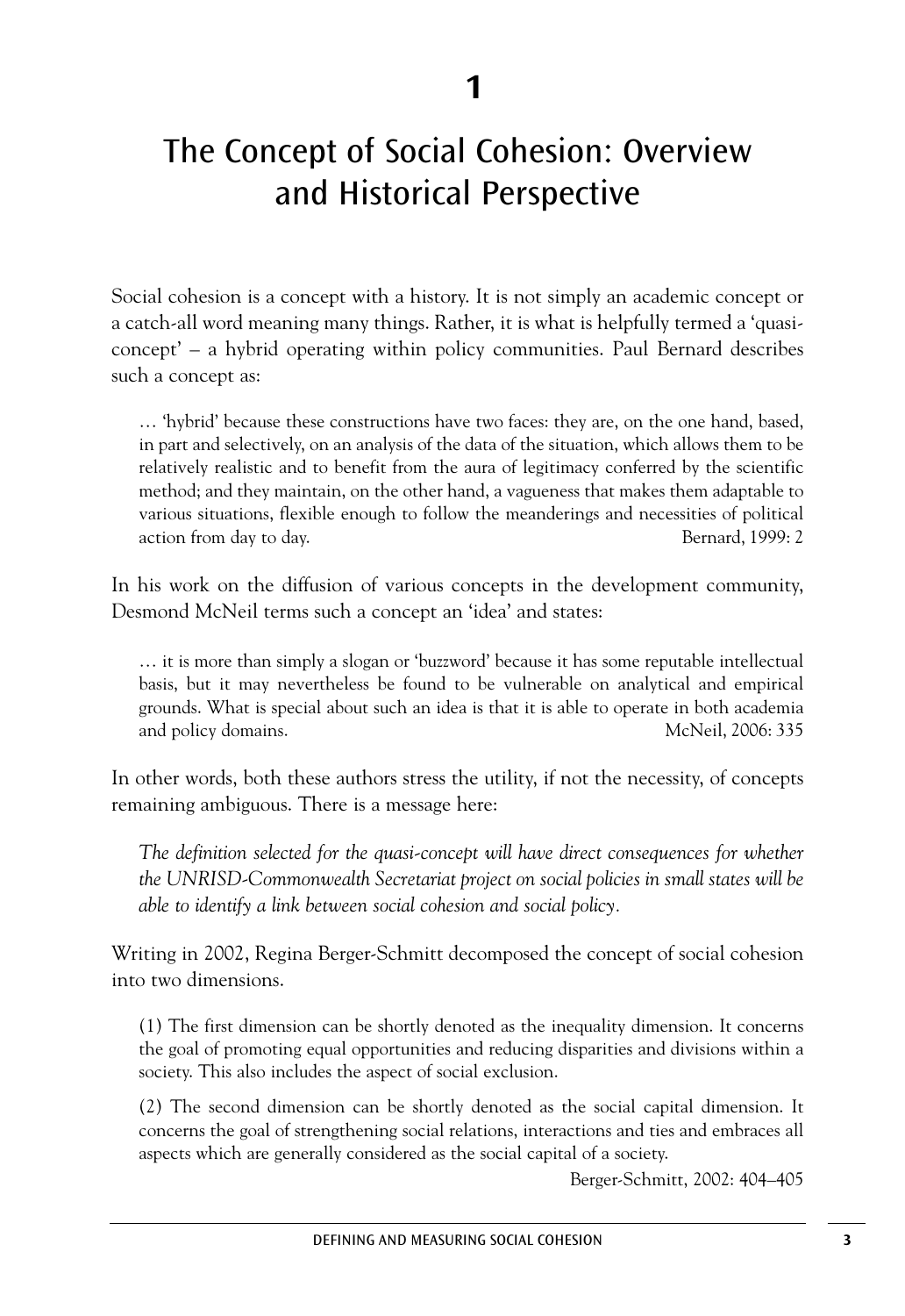These two dimensions are discussed in the following sections, with a third being added, that of social cohesion's relationship to institutions and governance.

### **1.1 Social cohesion as social inclusion**

The concept itself, and therefore the expectation of a relationship between social cohesion and social development, is relatively recent. In the mid-1990s in Europe and the broader world of the Organisation for Economic Co-operation and Development (OECD), the concept of social cohesion made a dramatic comeback in the policy world of 'after neoliberalism' (Jenson, 2007). It appeared simultaneously in several key organisations, albeit in different versions and with some applications broader than others. <sup>2</sup> More recently, there has been an upsurge in the attention paid to it in Latin America (for example, ECLAC, 2007). Often, the concern was that social cohesion was under threat and policy steps must be taken to reinforce it.

#### **The complex of social cohesion, social inclusion and social policy**

One of the first institutions to revive the concept was the OECD. Beginning in 1980, the OECD became the leader in diffusing a claim among its members and within policy communities that 'social policy in many countries creates obstacles to growth' (quoted in Deacon *et al*., 1997: 71). By the early 1990s, however, concerns arose about stability and the limits of structural adjustment, both in the OECD countries and elsewhere. Social cohesion became a key word in policy discussion and warnings appeared of the need to balance attention to economic restructuring with caution about societal cohesion in order to sustain that restructuring. In 1996, the OECD high-level conference, *Beyond 2000: The New Social Policy Agenda*, concluded with a call to its members for a 'social investment approach for a future welfare state' and new social expenditures focused on areas where returns are maximised in the form of social cohesion and active participation in society and the labour market (OECD, 1997). Social cohesion in this context was not defined and one had to decrypt from its usage that essentially it meant social stability.

The European Union (EU) also declared that the economic and social cohesion of Europe was a main policy goal. This was confirmed in the Treaty of Maastricht in 1992 and reaffirmed when the Lisbon Agenda was announced in 2000. <sup>3</sup> For the EU, as well as for the OECD, social cohesion is something to strive towards, to be created via 'modernised' social policies, regional redistribution and new forms of governance involving both more active citizenship and mechanisms for identifying best practices. With the 2005 mid-term review and adjustment of the Lisbon Strategy the policy directions have been modified, but the overall goal remains.

At the same time, the Council of Europe launched what has become one of the most important efforts to use the concept to organise its work on social development, and it is in the Council's work that a clearer and more consensual meaning of social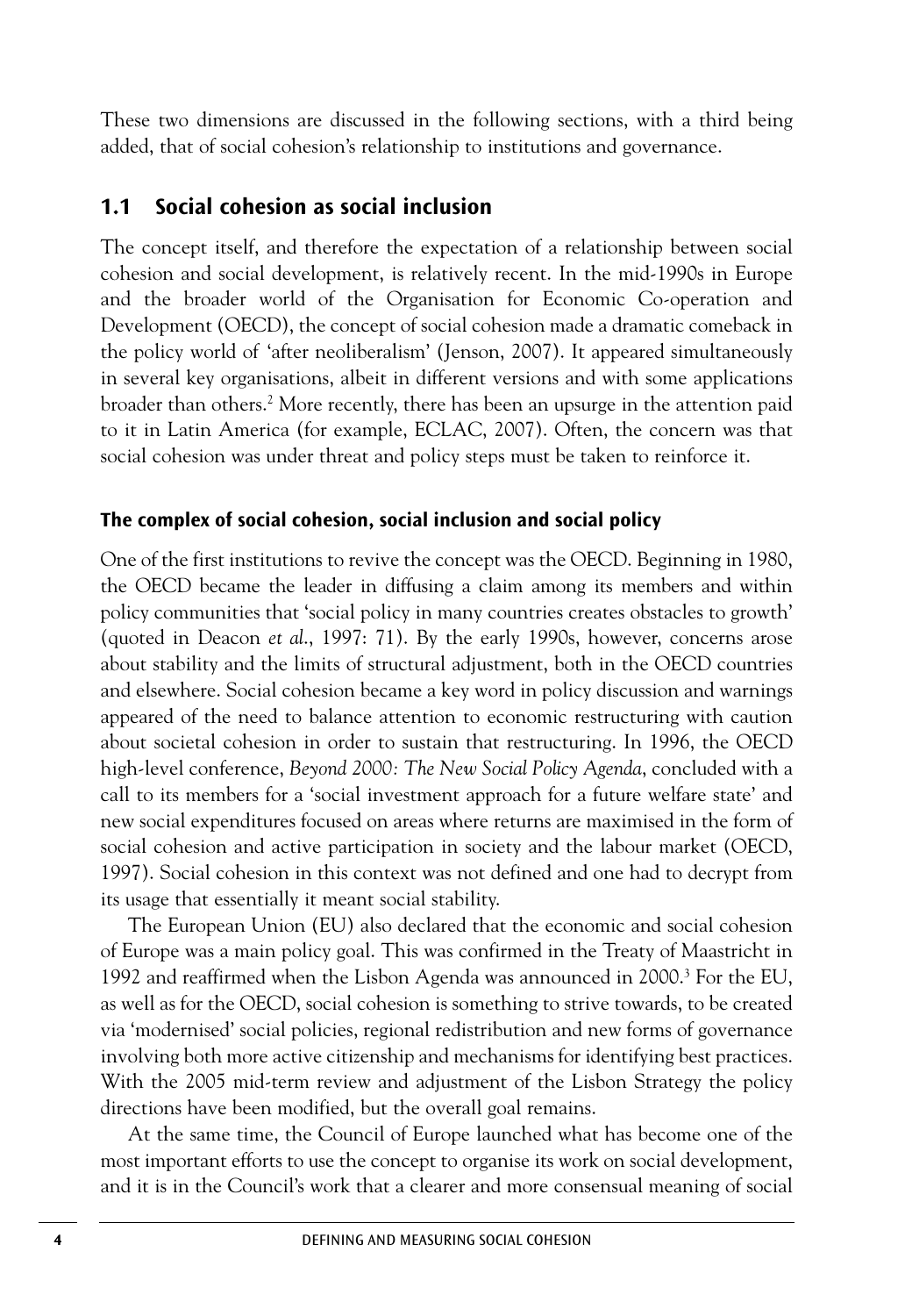cohesion as social inclusion began to take clearer shape. It is worth quoting the Council's understanding of the concept at length:

Social cohesion, as defined by the Directorate General of Social Cohesion of the Council of Europe, is a concept that includes values and principles which aim to ensure that all citizens, without discrimination and on an equal footing, have access to fundamental social and economic rights. Social cohesion is a flagship concept which constantly reminds us of the need to be collectively attentive to, and aware of, any kind of discrimination, inequality, marginality or exclusion.

The Council of Europe does not see social cohesion as being a homogenising concept that is only based on traditional forms of social integration, which nonetheless are important, such as: identity, the sharing of the same culture, adhering to the same values. It is a concept for an open and multicultural society.

The meaning of this concept can differ according to the socio-political environment in which it evolves. …

From an operational point of view, a strategy of social cohesion refers to any kind of action which ensures that every citizen, every individual, can have within their community, the opportunity of access:

- to the means to secure their basic needs;
- to progress;
- to protection and legal rights;
- to dignity and social confidence.

Any insufficiency of access to any of these fields operates against social cohesion.

Council of Europe, 2001: 5

We see in this 2001 presentation two important characteristics of the concept of social cohesion. First, the experts are careful to avoid any suggestion that they are endorsing a more traditional vision of social cohesion, one which would demand 'homogeneity' of or consensus around values to the detriment of a respect for social diversity. The historical lineage of social cohesion as a concept, among authors concerned with social order, accounts for this caveat. 4

Second, no real definition is provided. The same publication, presenting the *Strategy for Social Cohesion* adopted by the European Committee for Social Cohesion in 2000, states: 'it does not define social cohesion as such but seeks to identify some of the factors in social cohesion …' (Council of Europe, 2001: 15). This strategy was meant to give rise to a number of policies, around which the Council of Europe would promote initiatives (see Appendix A). All these were in the domain of social policy and social development, and indeed this publication actually focused on *social exclusion*.

Such a focus follows directly from actions of the Council such as a 1998 recommendation of the Parliamentary Assembly which provided an analysis very close to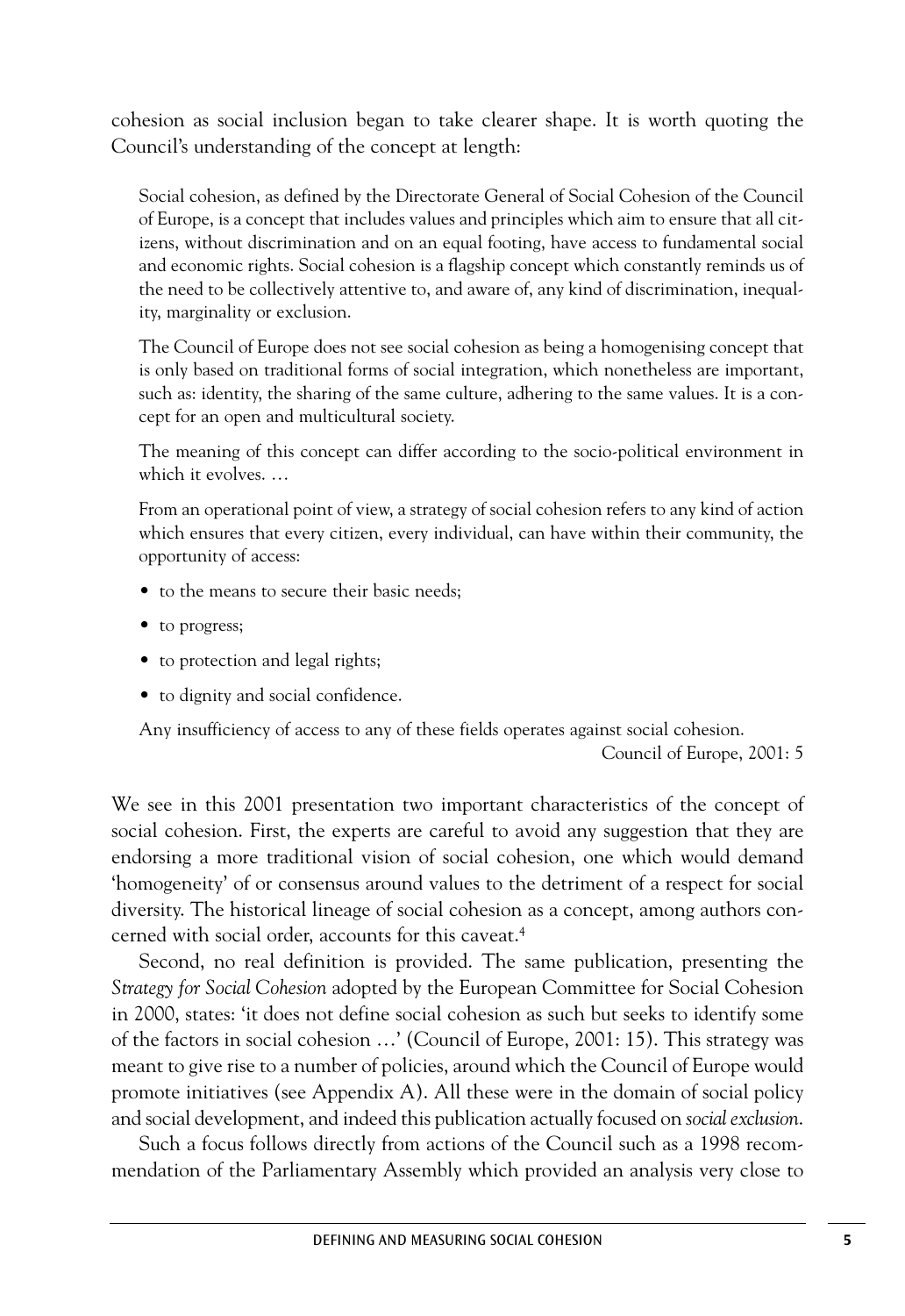that of the OECD summarised above about the dangers to social cohesion of insufficient attention to social policy. Several of the recommendation's articles capture this logic:

7. Poverty and exclusion must not be the price to pay for economic growth and wellbeing. Today, social exclusion is no longer a marginal problem in Europe: it is a painful and dramatic reality for millions of people. …

12. … it is urgently necessary today to give fresh impetus to the fight against exclusion and to take up the challenge of strengthening social cohesion.

13. In particular, social cohesion means promoting a Europe of social rights, these being fundamental human rights on an equal footing with civil and political rights. 5

This focus on ensuring social rights characterised the Council of Europe's notion of social cohesion through the early years of the decade and was shared by other governments. For example, as early as 1997 France's Commissariat général du Plan developed a definition of social cohesion: 'social cohesion is a set of social processes that help instil in individuals the sense of belonging to the same community and the feeling that they are recognised as members of that community' (quoted in Jenson, 1998: 4). The social processes considered by the French government over the last decade have been primarily those usually treated under the heading of social exclusion, poverty and inequality, and the methods proposed involve larger and/or redesigned social policies and programmes. Thus, the Plan de cohésion sociale (Plan for Social Cohesion Policy) put into place by the French government in 2004 involved new efforts and 20 programmes grouped under three headings: employment, housing and equal opportunities, particularly for children, women and immigrants. 6

Similarly, the United Nations Economic Commission for Latin America and the Caribbean (ECLAC) recently defined social cohesion 'as the dialectical relationship between mechanisms of social inclusion/exclusion and people's reactions, perceptions and attitudes to the ways in which these mechanisms operate in producing a sense of belonging to society' (Tokman, 2007: 82). One result of the social and economic changes experienced by the countries of Latin America over the last decades has been an even larger informal sector and the concomitant limited nature of social protection coverage. Three concrete strategies to strengthen social cohesion are proposed, and these strategies share with the Council of Europe as well as with France a focus on employment and social rights as the route to increasing social cohesion (Tokman, 2007: 105–106):

The first is the incorporation of the informal sector into the modern sector. The startingpoint is the acknowledgement of informal-sector workers' economic and social rights, so that they may be in a position to meet the obligations imposed by entry into the formal sector. Efforts should also be made gradually to introduce a minimum threshold of labour rights for informal-sector workers, as well as fiscal measures to promote them. The second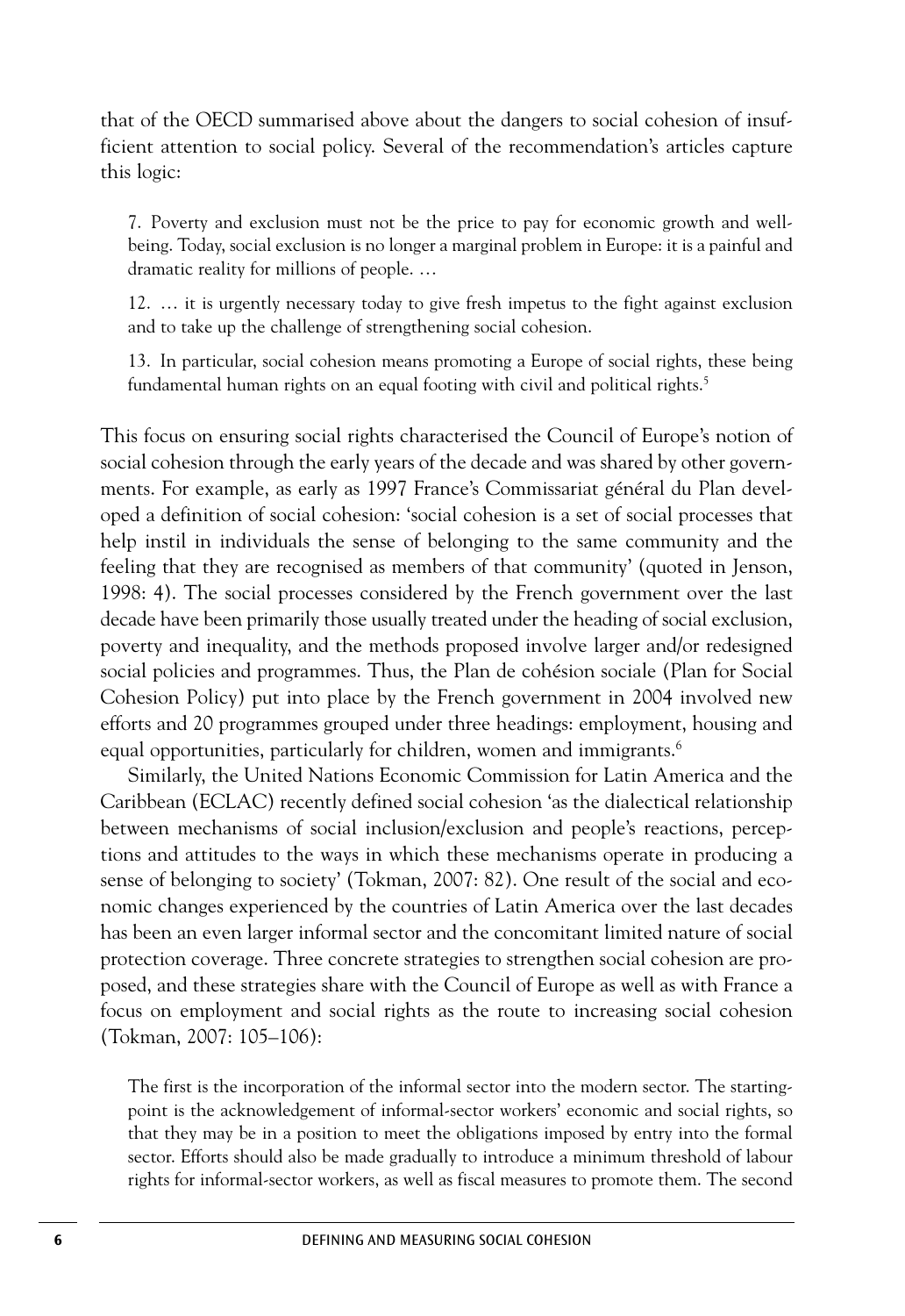strategy is aimed at disguised employment relations or employment relations not foreseen in the legislation and that involve one or more enterprises. This would need to be developed in accordance with the provisions of three ILO instruments: Convention No. 177 and Recommendation No. 184 concerning home work, and Recommendation No. 198 on the employment relationship. Continuing deficiencies in national legislation regarding the attribution of responsibilities among the enterprises involved in subcontracting workers and products should be settled. The final strategy is based on the policies adopted by more advanced countries seeking to combine flexibility for enterprises with employment security for workers. It is advisable to bear in mind the lessons learned during the application of these policies, and to adapt them to the structural peculiarities of Latin American countries. It is vital to enhance employment security and social protection, for the public to have more favourable perceptions thereof. Each country can – and must – combine the two objectives according to their own particular needs, just as the developed countries do. The progress achieved in these areas, though modest in certain countries in the region, would certainly contribute to achieving the dual aim of a 'flexicurity' strategy.

### **The complex of social inclusion, newcomers and social integration**

When the Council of Europe decided on a revised *Strategy for Social Cohesion* in 2004, the perspective had shifted slightly (Council of Europe, 2004: 3–4). Beyond the traditional social policy realm was attention to diversity (ethnic and/or religious) as a potential threat to social stability, and to democracy as a method for achieving social cohesion:

1. As understood by the Council of Europe, social cohesion is the capacity of a society to ensure the welfare of all its members, minimising disparities and avoiding polarisation. A cohesive society is a mutually supportive community of free individuals pursuing these common goals by democratic means.

2. All societies have to live with the strains and stresses caused by divisions and potential divisions. For example, there are in all societies disparities of wealth between richer and poorer people; when these disparities are excessive, or tending to increase, cohesion is put at risk. Again, no society is without ethnic and cultural diversity; the question is how to manage diversity so that it becomes a source of mutual enrichment rather than a factor of division and conflict. A cohesive society is one which has developed satisfactory ways of coping with these and other strains in an open and democratic manner. This means taking action to reduce inequalities and restore equity so that these various divisions remain manageable and do not grow so as to threaten the stability of society.

3. No society is fully cohesive. Social cohesion is an ideal to be striven for rather than a goal capable of being fully achieved. It constantly needs to be nurtured, improved and adapted. Each generation has to find afresh a manageable equilibrium of forces. This is a constantly shifting equilibrium which has to adapt to changes in the social and economic environment, in technology and in national and international political systems.

4. Social cohesion is not only a matter of combating social exclusion and poverty. It is also about creating solidarity in society such that exclusion will be minimised. At the same time, in so far as poverty and exclusion continue to exist, there is also a need to take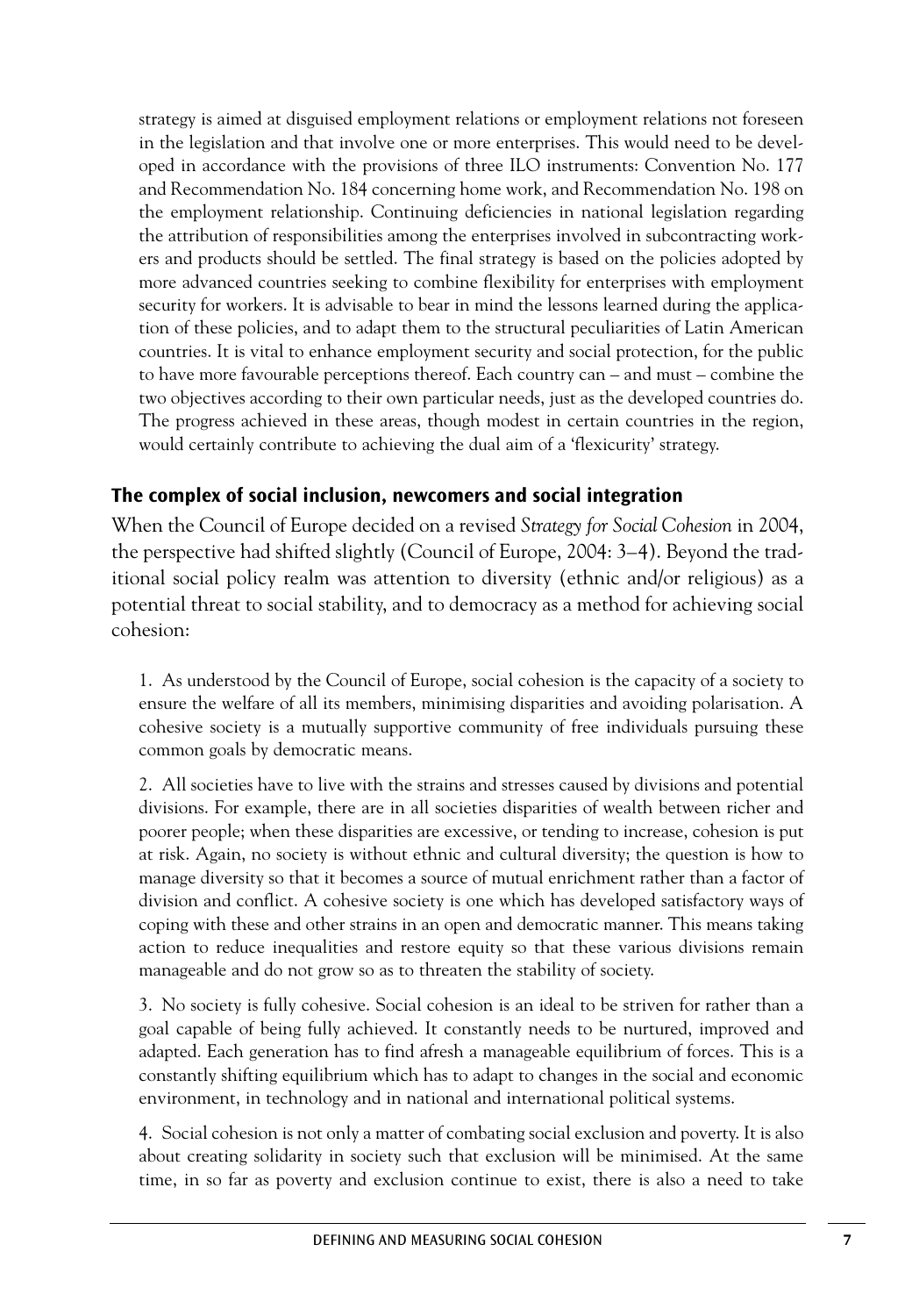specific measures to help vulnerable members of society. A social cohesion strategy must therefore tackle exclusion by means of both prevention and cure.

5. During the twentieth century, Western European States came to accept responsibility for achieving a balance between economic growth and social justice. Despite the considerable variations from country to country, the European approach is sufficiently distinctive when compared with other world regions that it has often been referred to as the European social model. The European approach now faces a series of questions and strains, however. The challenge for Europe in the twenty-first century is to find ways of adapting these social policy achievements to changing needs and changing circumstances without losing their essential character.

6. Present-day Europeans are aware of a number of potential threats to social cohesion. For example, changing employment patterns and doubts about the sustainability of social security systems give many the feeling that their future welfare is becoming more uncertain. Social and crime problems in run-down areas of cities may make people feel less secure in their daily lives. Others again see growing multiculturalism as a threat to traditional identities. At the same time, new risks of poverty and exclusion are emerging, such as inadequate access to new information and communication technologies or to privatised utilities (water, electricity, etc.).

7. For these and other reasons, social cohesion is currently perceived by many as being at risk.

Awareness of the challenges of managing diversity has been one of the pillars of the Government of Canada's approach to social cohesion (Hulse and Stone, 2007: 110–112).

This concern about the link between social cohesion and diversity has emerged even more strongly in some countries, in ways that sometimes diverge from the Council of Europe's carefully balanced analysis. In Britain, at first little attention was paid to social cohesion; the preferred approach was one of analysing social exclusion, defined as a multidimensional complex of reasons for marginality. After the election of the Blair government in 1997, a Social Exclusion Unit was established to provide a broad overview of issues of marginality and social challenges. However, following the outbreak of civil disturbances in northern England in 2001, policy discourse identified 'insufficient' social (often termed community) cohesion as the danger (Hulse and Stone, 2007: 114). A number of government reports coalesced around the notion that there was a need to build a 'successfully integrated society' and increase 'community cohesion'. Strategies range from teaching citizenship in schools and Englishlanguage training to new immigration laws.<sup>7</sup> There are fears that immigration has produced a society too diverse to cohere and that it is undermining 'the common values that hold British society together' (Cheong *et al*., 2007: 28). Social cohesion has become a key word in partisan as well as policy discourse.

In similar ways, social cohesion and immigration are closely linked in New Zealand's policy discourse (Hulse and Stone, 2007; Peace *et al*., 2005); good immigra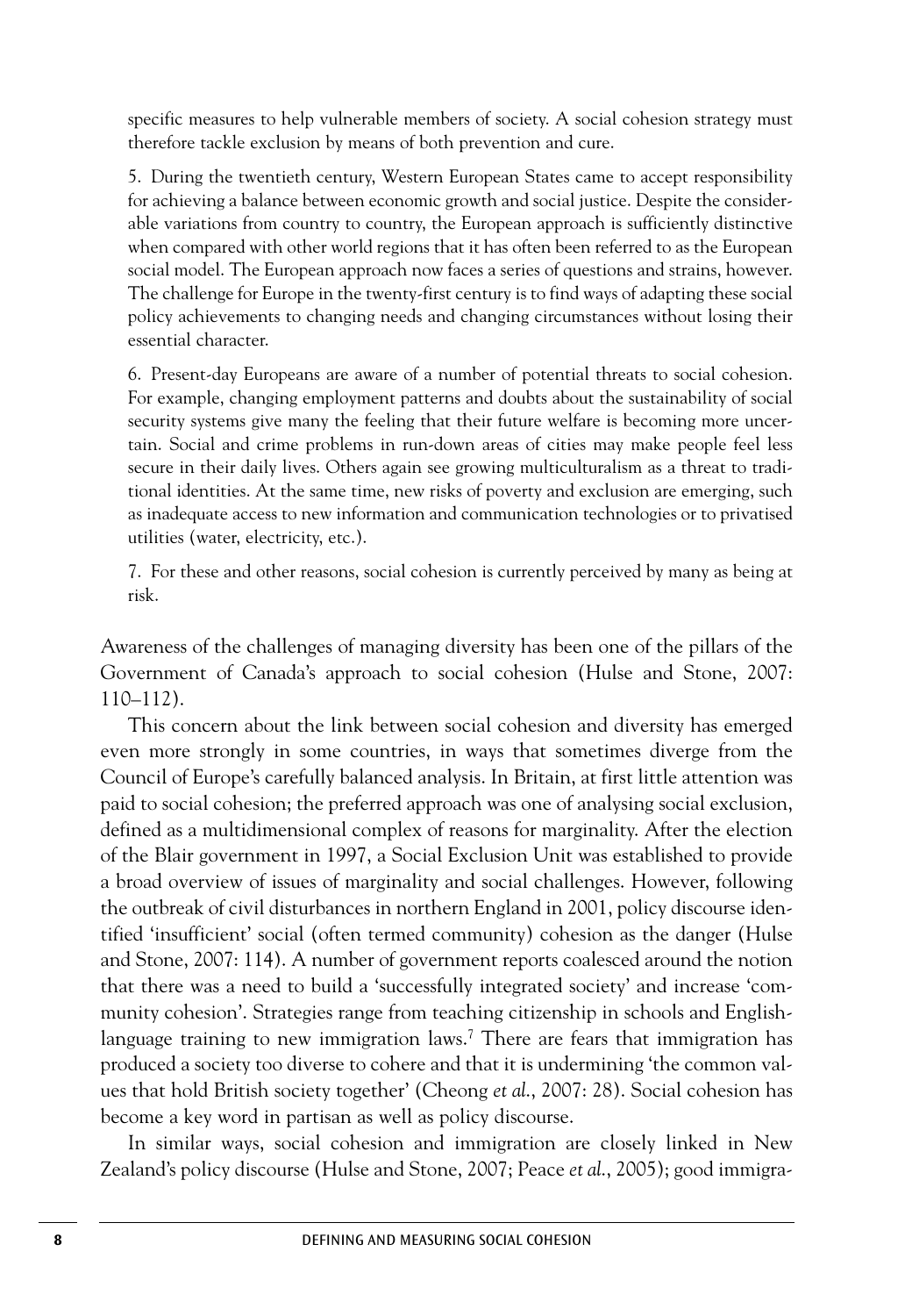tion policies and effective integration are thought to generate social cohesion. The Netherlands, shaken by violent incidents in its multi-ethnic cities, has shifted its policy perspective from one of social citizenship to policy efforts to foster, in contrast, a strong sense of Dutch identity (Ossewaarde, 2007).

Some studies focus on social cohesion in cities and local communities. Kearns and Forrest (2000) present a good overview of this literature and in doing so provide a useful list of the five constituent elements they found in the ways the concept was used. These are: (i) common values and civic culture; (ii) social order and social control; (iii) social solidarity and reductions in disparities of wealth; (iv) social networks and social capital; (v) territorial belonging and identity. They examine the ways in which local, regional, national and supranational governments are promoting social cohesion at different levels of government. Their overview leads to the cautious conclusion:

A city can consist of socially cohesive but increasingly divided neighbourhoods. The stronger the ties which bind local communities, the greater may be the social, racial or religious conflict between them. The point is that social cohesion at the neighbourhood level is by no means unambiguously a good thing. It can be about discrimination and exclusion and about a majority imposing its will or value system on a minority. A city of neighbourhoods with a high degree of social cohesion could be a city with a high level of conflict within and between neighbourhoods. Similarly, a nation of highly cohesive cities with strong and distinct images could be one in which shared values and norms are relatively parochial and with wide intercity inequalities of lifestyles and living standards. Thus, the need for a simultaneous, multilevel perspective on social cohesion.

Kearns and Forrest, 2000: 1013

Subsequent studies of urban areas have made use of these dimensions (for example, Van Beckhoven and Van Kempen, 2006).

### **1.2 When social cohesion becomes social capital**

In an earlier overview of the literature, we observed an increasing tendency to define social cohesion as social capital or to use the two as synonyms. As we said at that time, if an analysis sought to treat social cohesion as capable of 'doing' something, it would often 'treat social capital and social networks as the constitutive element' (Beauvais and Jenson, 2002: 14). <sup>8</sup> As a recent study for the UK's Joseph Rowntree Foundation put it: 'social capital … is perceived as a key resource to ensure "system stability" defined in terms of social cohesion. With its notions of consensus and harmonious interaction by different groups, social capital is in some senses the practical tool to achieve social cohesion' (Zetter *et al*., 2006: 22).

Robert Putnam summarises the concept of social capital as follows:

… the core insight of this approach is extremely simple: like tools (physical capital) and training (human capital), social networks have value. Networks have value, first, to the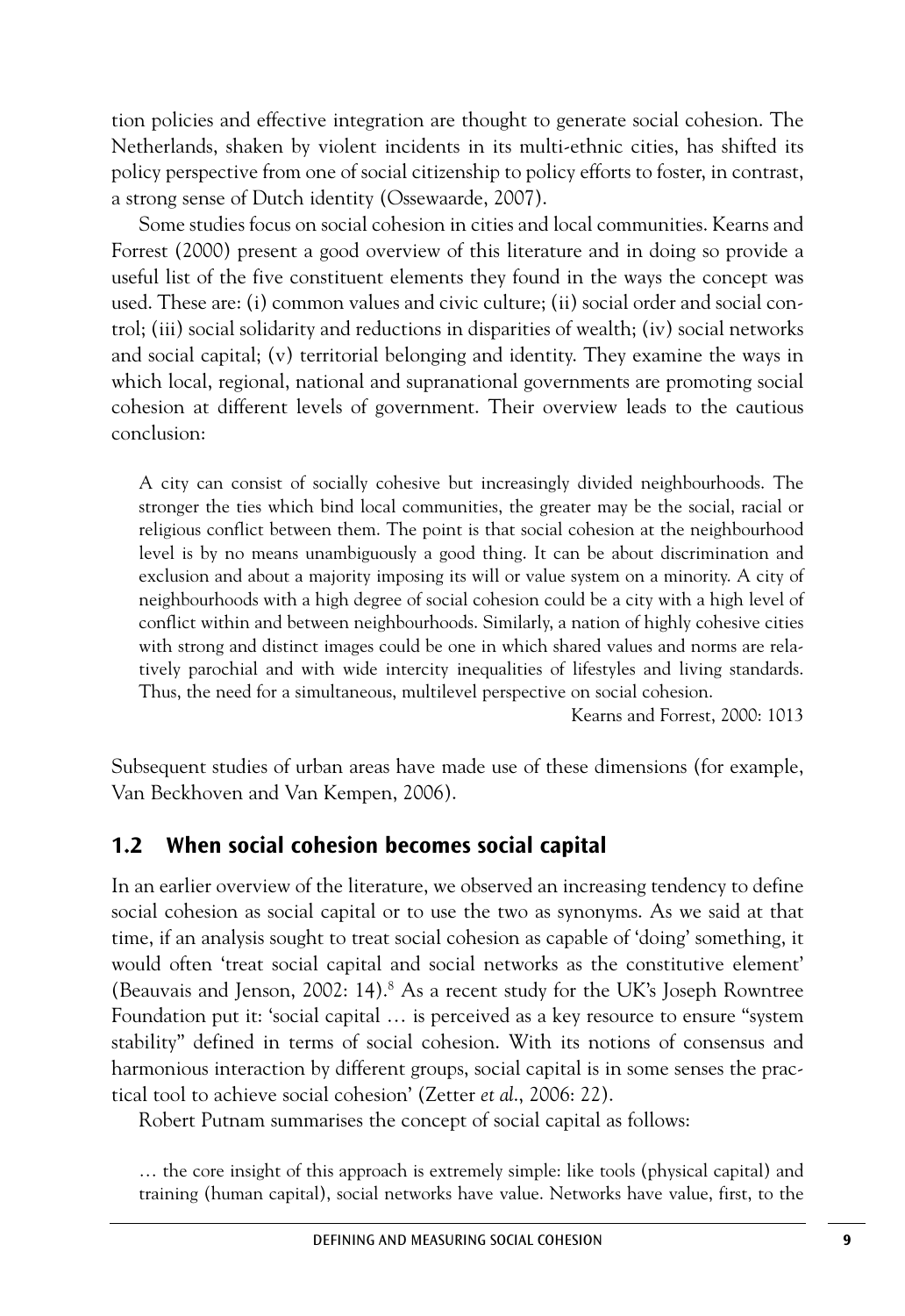people who are in the network. … What makes social networks even more interesting, however, is that they also have implications for bystanders.

Putnam, 2007: 137–1389

Thus, the claim is that communities with high levels of social capital will not only provide resources to individuals, such as shared informal child care among mothers in low-income neighbourhoods (the example given by Brisson and Usher, 2007: 1) or higher levels of happiness (Helliwell, 2005), but also will have a collective resource leading, inter alia, to healthier societies (Kawachi *et al*., 1997), better development outcomes (Narayan and Pritchett, 1999) or innovation (Kaasa, 2007).

Social capital as a concept is no more clearly defined than social cohesion, nor is its intellectual lineage clear. <sup>10</sup> In a relatively recent review of the, primarily, economic literature on social capital, Durlauf and Fafchamps (2004: 61–62) state:<sup>11</sup>

One conclusion we draw from our survey is that the most successful theoretical work on social capital is that which … models social capital as a form of social network structure and uses the presence of that structure to understand how individual outcomes are affected in equilibrium. From the empirical perspective, the role of networks in facilitating exchange is one of the most compelling empirical findings in the social capital literature … . With respect to empirical work in general, social capital research has led to the development of a number of interesting data sets as well as the development of a number of provocative hypotheses, [but] much of the empirical literature is at best suggestive and at worst easy to discount. So while one can point to no end of studies in which a variable that is asserted to proxy for social capital has some effect on individuals or groups, it is very difficult to treat the finding as establishing a causal role for social capital.

Another similar review (Quibria, 2003) considers not only the confusion of definitions but also the debate about whether it is really a form of capital (Knorringa and van Staveren, 2007; see also Brisson and Usher, 2007: 2–3 for a review of this debate).

Immediately after social capital was (re)introduced<sup>12</sup> by Robert Putnam is his work on Italy and the USA, there were rapid-fire critiques of his early definition of social capital as always being a 'positive' thing: 'social capital refers to features of social organisation such as networks, norms, and social trust that facilitate coordination and cooperation for mutual benefit' (Putnam *et al.*, 1993: 167). One criticism is that if social capital is indeed social it will therefore be inherently traversed by power relations. This comment has appeared in the economics literature (Knorringa and van Staveren (2007) analyse the state of play). <sup>13</sup> Such critiques led to conceptual refinements, introducing different forms of capital. A common typology distinguishes three forms of social capital: bonding, bridging and linking (Ferlander, 2007: 118).

Despite scepticism about the power of the empirical analyses, policy communities have pursued strategies to increase social capital. Several examples exist.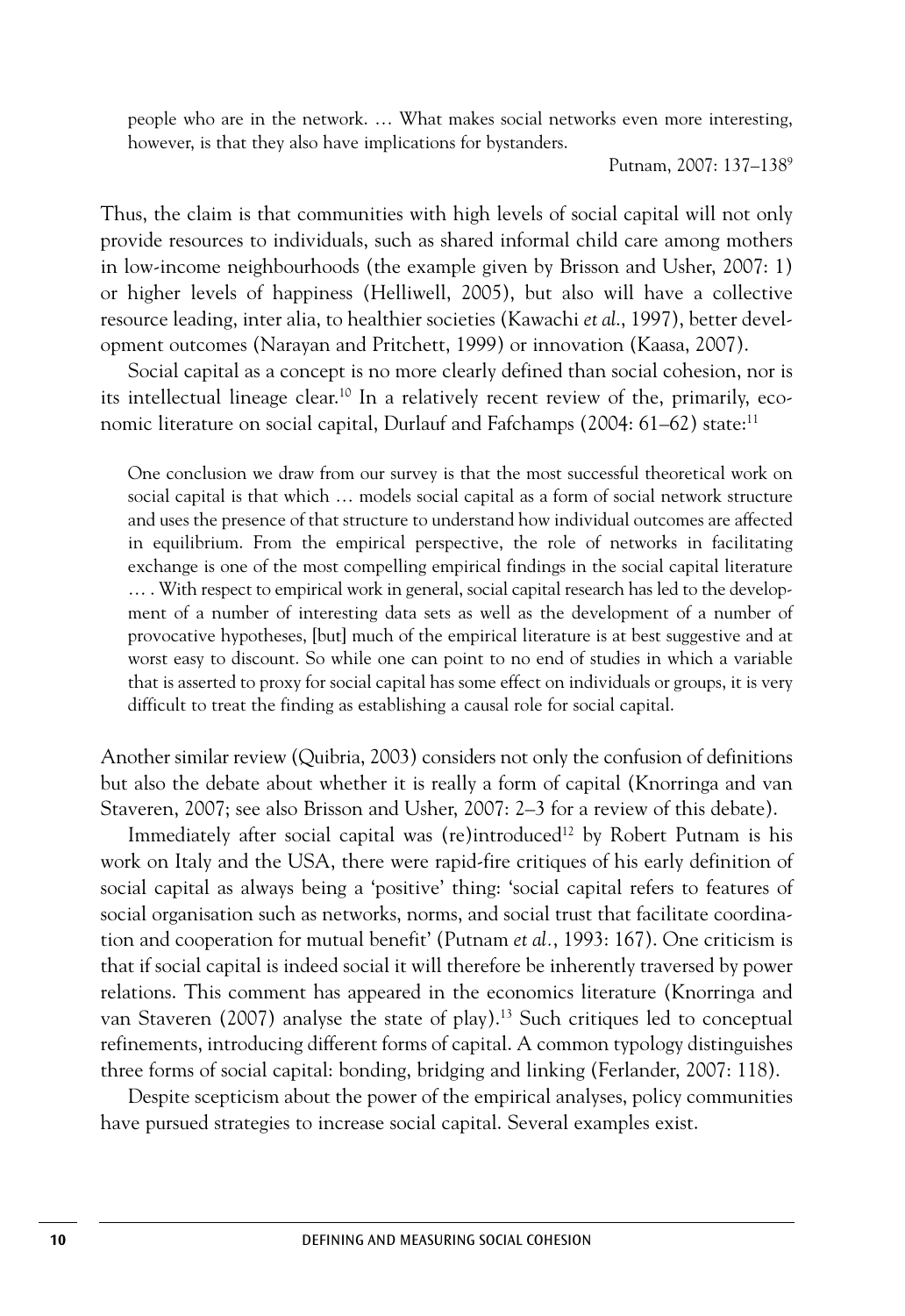### **Social capital as a tool for public policy**

The Government of Canada's concerns about social cohesion in the late 1990s soon morphed into attention to social capital at the beginning of the new decade, and a major research initiative was launched in 2003. In the following quotation from the final report, we note immediately differences between thinking about social capital and that of social cohesion:

Family, friends, and acquaintances frequently constitute an important asset essential to the well-being of Canadians. When one is seeking support to make it through hard times, searching for a new job opportunity, or simply living a full and active life, it pays to know people. This is the simple idea behind the concept of social capital. A wide range of research illustrates the ways in which the availability and use of various social ties may make a difference to individual well-being. Policy Research Initiative, 2005: 1

The object is not to increase the well-being of Canada, but of Canadians. The role of the state is to allow individuals to develop, acquire and retain social capital, defined as 'the networks of social relations that may provide individuals and groups with access to resources and supports' (PRI, 2005: 6). These networks are the result of certain social determinants (such as age, gender and income) and can lead to certain results (in terms of health, income and participation). One of the results considered is social cohesion, with the observation being that some forms of social cohesion may be less positive than others (PRI, 2005: 8). The Policy Research Initiative (PRI) recommends that policy-makers should pay attention to three areas of policy: those targeting populations at risk of social exclusion; those supporting major life transitions; and those promoting community development efforts.

The bulk of the actual policy experiments (as opposed to recommendations about how to do it, such as those provided by the PRI) to promote social capital involve efforts to improve outcomes in poor or disadvantaged neighbourhoods or localities. The goals are to improve health,<sup>14</sup> safety, economic development, social development and so on (see, for example, Khan and Muir (2006: 8), who partially review the literature). Flint and Kearns (2006) report, for example, on reliance on registered social landlords in Scotland as a mechanism for developing social capital in deprived communities.

In other words, as with the efforts to foster social inclusion described above, the goal is to improve outcomes and overcome disadvantage, viewed as being the result not only of individual characteristics but also of neighbourhoods. Thus, in collaboration with the Institute for Research on Public Policy (IRPP), the London Borough of Camden carried out two surveys of social capital in the area, in 2002 and 2005. The notion of social capital underpinning the action research, as well as the policy strategy, is made clear in this extract:

There is a now an impressive body of research that testifies to the importance of active communities and a strong civil society for individual and communal well-being. In partic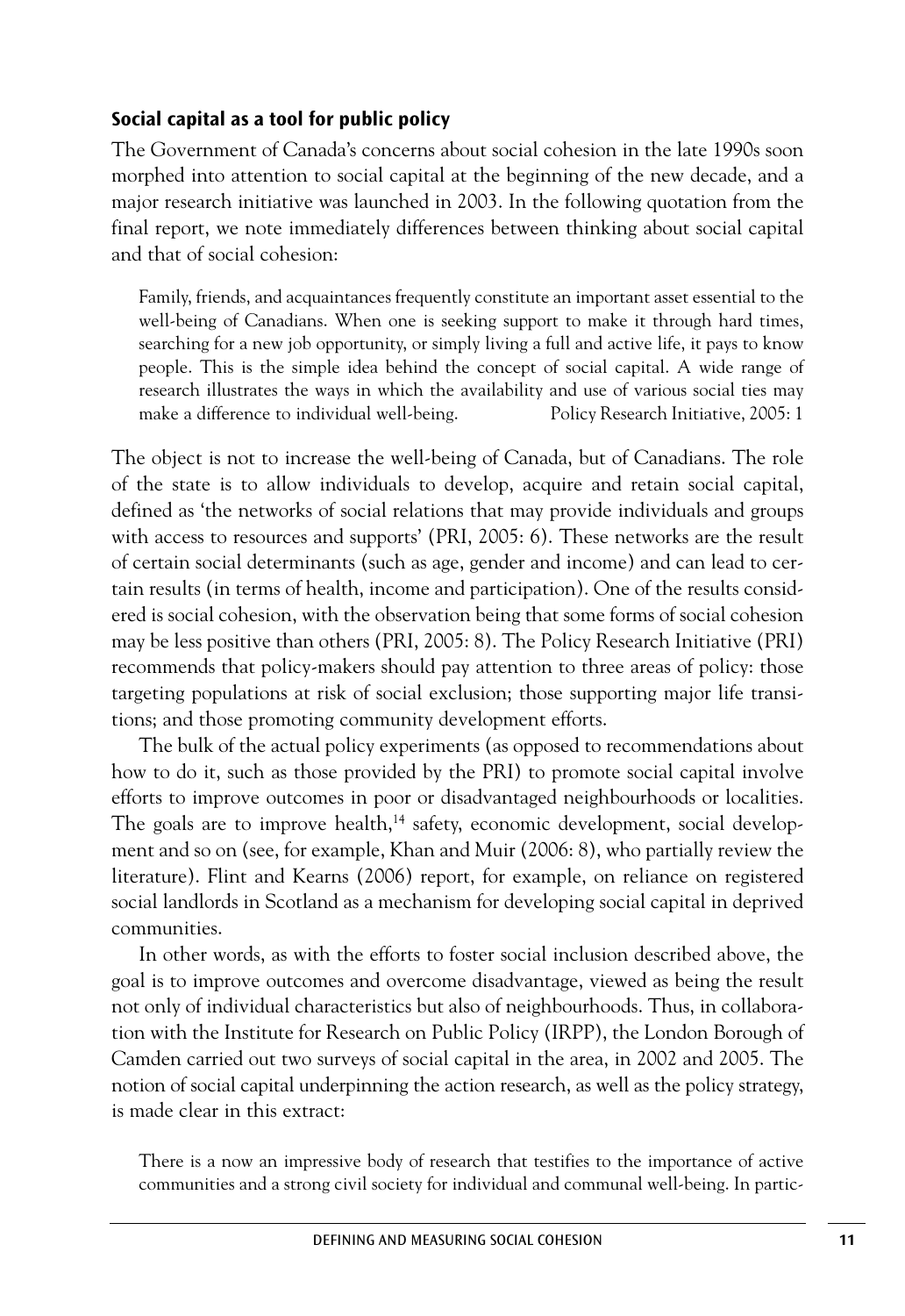ular, it seems clear that social capital has an important contribution to make towards tackling poverty and disadvantage. Communities with strong networks, high levels of trust and well-established habits of co-operation and association are generally much better off than those without these things. … Of course, government cannot simply invent social capital any more than it can invent money or employment. … But that does not mean that government cannot do anything to strengthen civic culture. … there are a range of steps that a local authority such as Camden can take – for instance, redesigning the public realm to encourage everyday interaction, supporting grassroots community associations, asking people to get involved, and supporting them when they do.

Khan and Muir, 2006: 1–2

Sometimes these efforts are developed in order to shift responsibility for support from public services to the community, in the general rethinking of the responsibility mix that has been happening over the last decades, including that of promoting both more active societies and more active citizenship (Geddes, 1998: 21; Franklin, 2007).

Immigrant communities have also been a focus of those using the concept of social capital. In a recent research report presented to the Joseph Rowntree Foundation, the authors examine the interaction between immigrants' social relationships in their community (their social capital), and the development of a stable and integrated society (social cohesion) at the local level. They find that attention to the patterns of social capital, distinguished by type, is useful but that:

In the end, the extent to which social cohesion characterises migrant communities depends less on the strength and variety of their social capital than on the prevailing immigration policy discourse, the backwash of hostility to asylum seekers and refugees and how this impacts on the migrant groups' perceptions of belonging, and the instrumentality of social cohesion policies implemented in the simplistic form of inclusive citizenship. From this perspective we suggest that the concept of social capital, premised on a notion of social cohesion and consensualism, is at best only partially relevant to the more contested political landscape and host community responses at the present time.

Zetter *et al*., 2006: 25

### **1.3 Social cohesion, institutions and governance**

A third stream in the social cohesion literature is one which focuses on institutions and governance. Because this literature shares the concept of social cohesion with the other two literatures described in Sections 1.1 and 1.2, there is a certain amount of overlap. Indeed, we find one much-cited example in this literature closely related to the social capital approach and another closely (and institutionally) tied to the social cohesion as social inclusion focus.

Policy attention slid towards social capital in a frequently cited argument about social cohesion and development that emerged from the World Bank in 2000 (Easterly *et al*., 2006). <sup>15</sup> The authors make a two-step argument. First, development outcomes (economic growth) depend on effective institutions. Second, effective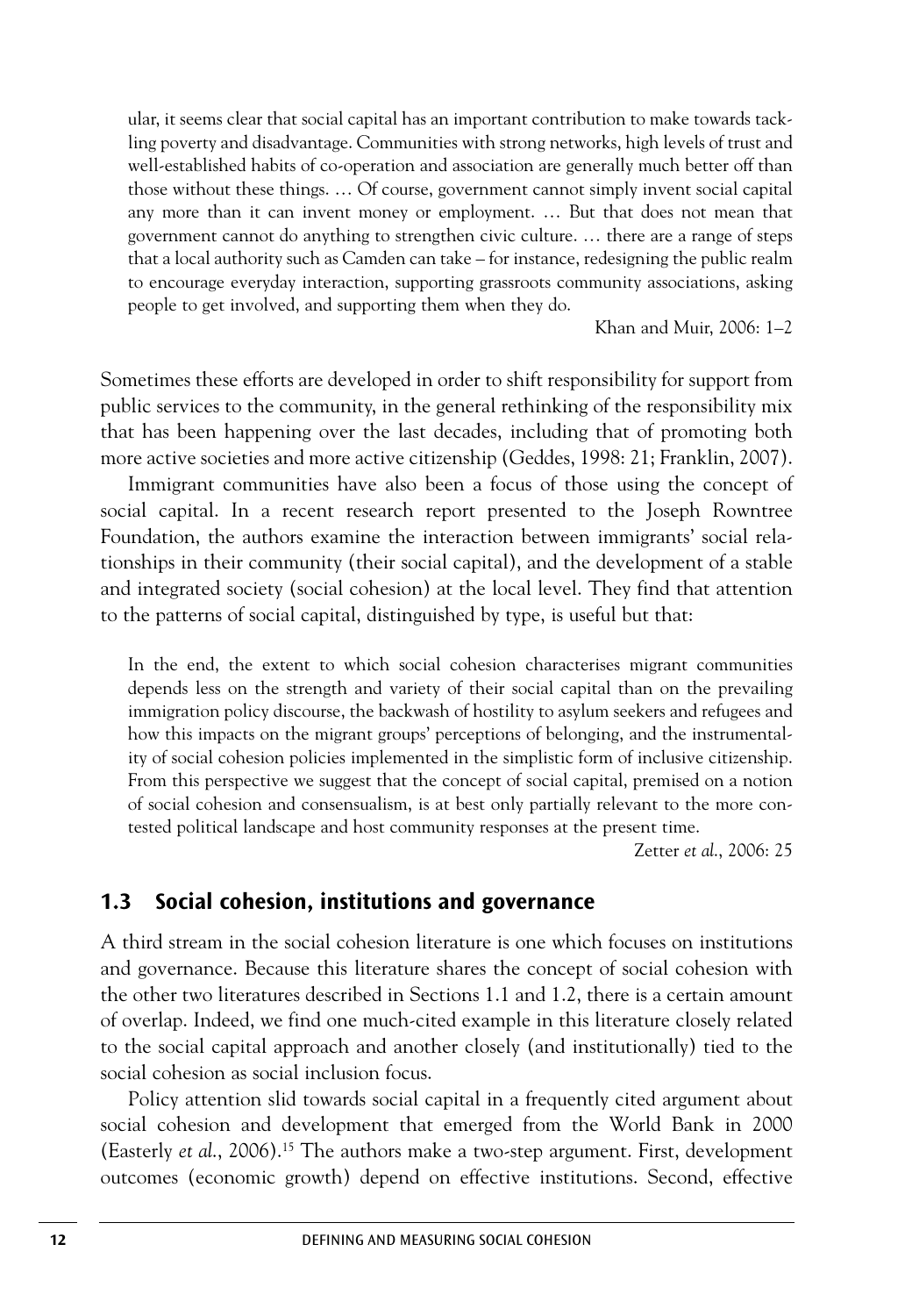institutions are those with 'room to manoeuvre', which depends in turn on the level of social cohesion, because politicians will be able to realise their development projects without being undermined by political and other threats from competing elites or the population.

After some consideration of the most useful definition, the authors settle on defining 'social cohesion as the nature and extent of social and economic divisions within society' (Easterly *et al*., 2006: 105). With this definition, the concept can be measured by three kinds of indicators: (1) ethnic diversity; (2) income distribution; (3) trust and other attitudes. Via a regression analysis the authors find that a correlation exists between economic outcomes and these indicators of social cohesion. They conclude that: 'our findings support the two-stage hypothesis we outlined at the beginning: more social cohesion leads to better institutions, and that better institutions in turn lead to higher growth' (Easterly *et al*., 2006: 113) and that 'together, these suggestive empirical results show that building social cohesion – through the construction and maintenance of high-quality institutions pursuing the common good, and through the lowering of economic (and other) divisions – has been, and remains, a vital task for countries wrestling with development' (Easterly *et al*., 2006: 111).

The policy implications are large, and so too is the need for a research agenda about how healthy institutions might be brought into being and maintained. But these authors end on a somewhat disappointing note with respect to the policy implications, pointing simply to the importance of education and arguing that the state '… can, in some cases, also actively help to create social cohesion by ensuring that public services are provided fairly and efficiently (i.e. treating all citizens equally), and by actively redressing overt forms of discrimination and other social barriers' (Easterly *et al*., 2006: 117). In such recommendations they join with proponents of 'fostering social cohesion' via social inclusion, such as the Council of Europe.

The OECD was a second locale for promoting the link between institutions, governance and social cohesion. <sup>16</sup> Simultaneously with the identification of the social policy/social cohesion link described in Section 1.1, came attention to the locations in which social cohesion most needed attention. As the then-Secretary General wrote:

Complementarity among macro-economic, structural and territorial policies is important for several reasons:

- structural economic changes depend for maximum success on stimulation of regional and local entrepreneurship and innovation;
- central government policies rely on dynamic communities in which business, public authorities and civic society can establish new partnerships and follow approaches adapted to their circumstances;
- dynamic communities can strengthen social cohesion by, for example, facilitating 'welfare to work' policies to integrate the unemployed and excluded, and by pioneering new forms of democratic participation. Johnston, 1998: 4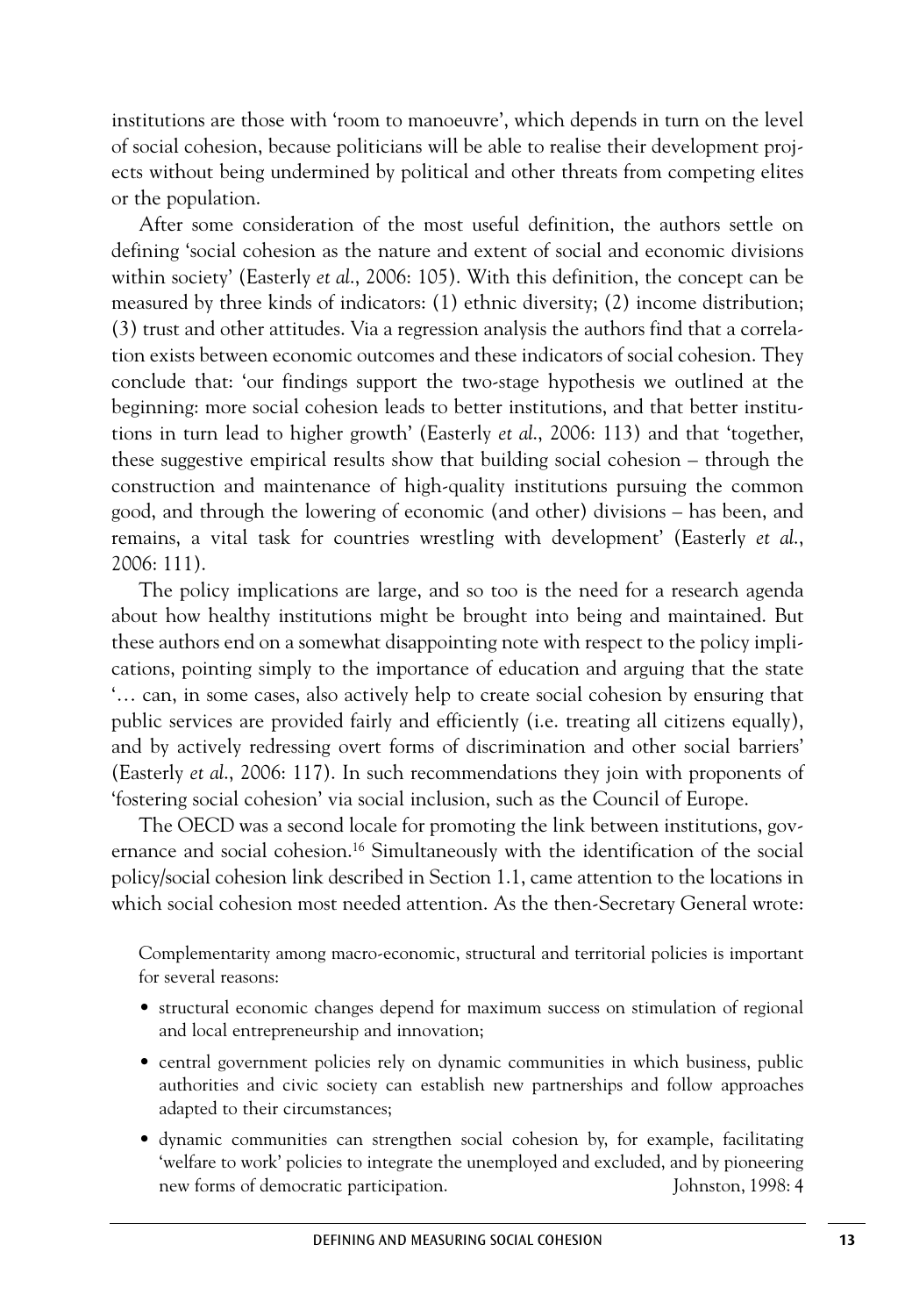Work by the Territorial Development Policy Committee (as part of the OECD's Public Governance and Territorial Development Directorate) addresses the themes of metropolitan governance and urban competitiveness, as well as their interdependence. It was a major locale (although by no means the only one) that led to what has been termed the 'new conventional wisdom'.

Sometimes termed the competitiveness-cohesion-governance problematic (Buck *et al*., 2005), in this view, shared by academics and policy-makers, 'success' in the world of 'after-neoliberalism' depends on a combination of economic competitiveness, social cohesion and responsive governance. This position is based on a stance also visible in policy perspectives of the EU at least since 2000 – that economic performance depends on good social policy, including policies promoting territorial, social and economic cohesion (Beauvais and Jenson, 2002: 21; European Commission, 2004; Turok, 2006: 353).

Identifying what are described as the threats of market volatility and segmentation, as well as rising individualism and declining civility, there has been a turn to what might for our purposes be labelled a policy paradigm based on the following policy logic:

The key idea that has emerged to link these concerns is that *social cohesion improves economic performance*. This is a more positive way of saying that social division and fragmentation undermine long-term economic success. Communities that pull together may be able to reverse the tide of urban decline creating a stable environment, restoring confidence and assisting each other. A strong social fabric comprising active civil institutions, connected communities and common values is said by some commentators to function better economically. Different elements of society contribute to the collective endeavour through some shared sense of purpose, mutual support or simply agreed norms and rules of behaviour. This helps to limit selfish practices, conflict and instability, and generally improves the durability of economic relationships. Turok, 2006: 355

In cities, beyond a focus on labour market activity (see the quotation from Johnston above), a good deal of attention has gone to the negative effects of crime, both on attracting talent and on business performance. Therefore, the capacities of local institutions that control, limit and discourage crime are important. Another focus is on education and training and the relationship to social cohesion. Lastly, social networks' links to business performance are identified as key, and these networks can be institutionalised via either private or public action or both. 17

Once again, as we have seen with the literature on social capital, there is a good deal of scepticism about the *effects* of social cohesion and the direction of causation. 18 In other words, there is little consensus that social cohesion can *do something* at the level of the community, city or country.

Looked at in detail and in the light of available evidence, the new conventional wisdom that social cohesion is causally connected to economic competitiveness at the level of the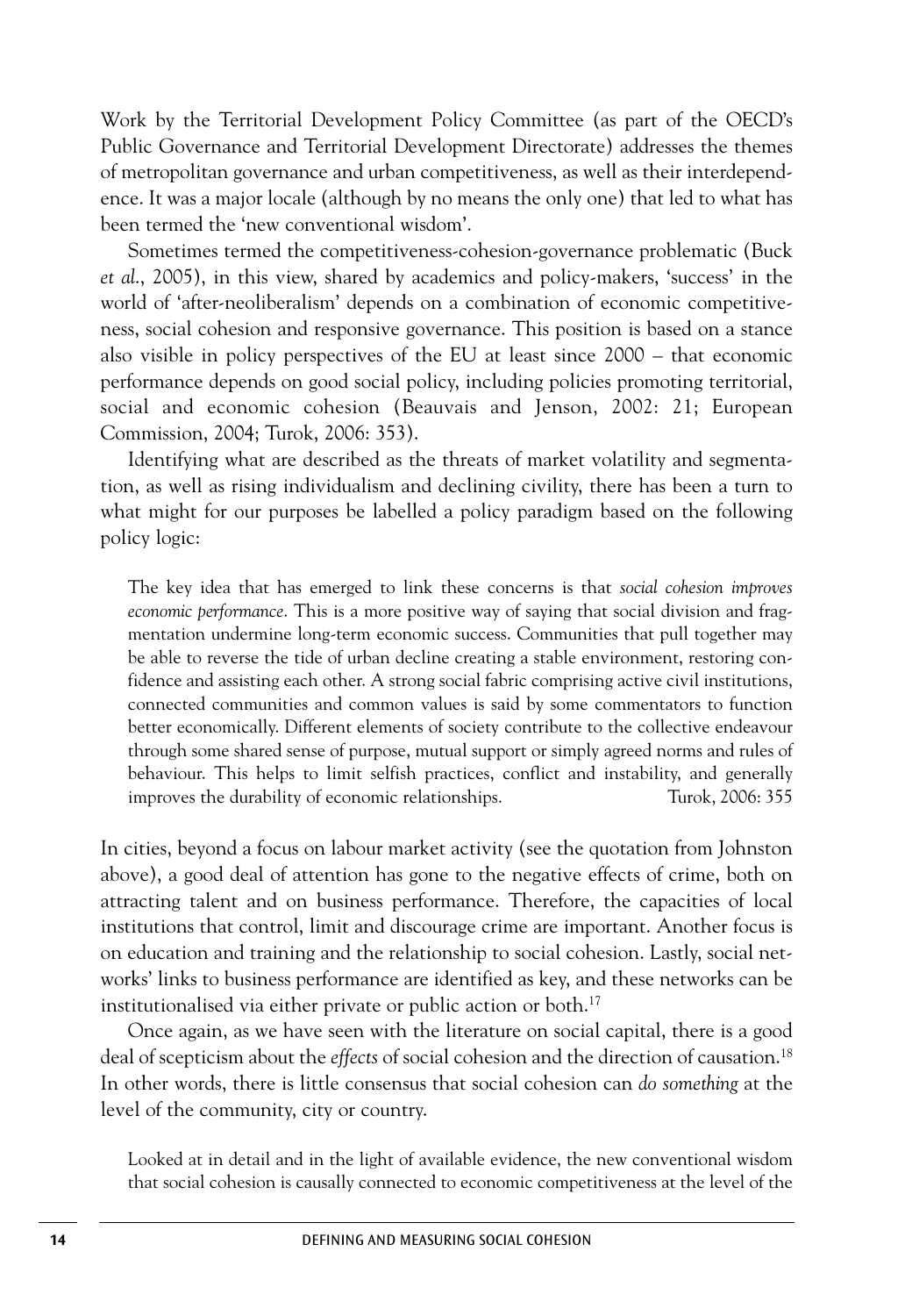city looks less convincing. The impact of social circumstances on economic performance appears weaker than the effects of economic change on social conditions. Economic success seems to support some forms of cohesion (particularly social inclusion, equality and stability) provided it is broad-based enough to create a range of jobs relevant to the resident population. Narrowly focused growth that excludes sections of the population from improvements in well-being may increase inequality, insecurity and social stress. Given the lack of substantial research on the subject, these are not definitive or universal conclusions, but rather a challenge to policy-makers, advisers and researchers to go beyond superficial generalisations and platitudes about cohesion being the key …

Turok, 2006: 364–365

Ian Gordon sounds a similar warning about the caution that must be exercised.

The notion of 'social cohesion' – as a shorthand way of indicating all the various respects in which social relations within particular places can (increasingly) make a difference to their economic performance – may be more of an obstacle than a help ... There is a real temptation (within a new conventional wisdom about policy for cities) to see this as actually representing some single kind of quality which places can develop in order to simultaneously remedy the shortcomings of markets in terms of both social outcomes and economic performance … To recognise the relevance for economic as well as social goals of issues falling under the umbrella of 'social cohesion' (or of social capital or inclusion) is then only an entry point to understanding the issues that have to be faced and the kind of actions that do (or do not) have a potential to advance these goals.

Gordon, 2006: 368–369

### **1.4 Conclusions from the literature review**

With these warnings in mind, what might we conclude from the last decade of explicit attention to social cohesion (and social capital)?

First, it is important to note that for a significant body of the literature and the policy discussions, social cohesion is a property of a society (whether defined as a city, country or Europe). It is not an individual characteristic. Social cohesion is something to be 'encouraged', 'fostered' or 'protected'.

It is an end product, one that results from good policy for social development. Threats to social cohesion come from bad policy (insufficient attention to social rights or economic inclusion, for example) or from policy which is too unidimensional. Sometimes the single dimension is described as 'too many' rights for newcomers and insufficient attention to promoting common values, and sometimes the unidimensionality is described as 'insufficient' attention to diversity. In other words, the actual interventions prescribed vary, especially with respect to dealing with immigration and/or diversity.

The policy conclusions that emerge from this body of literature is that social policy may need to be redesigned for new times if social development is to be achieved. As the result of social changes of a big sort (for example globalisation and migration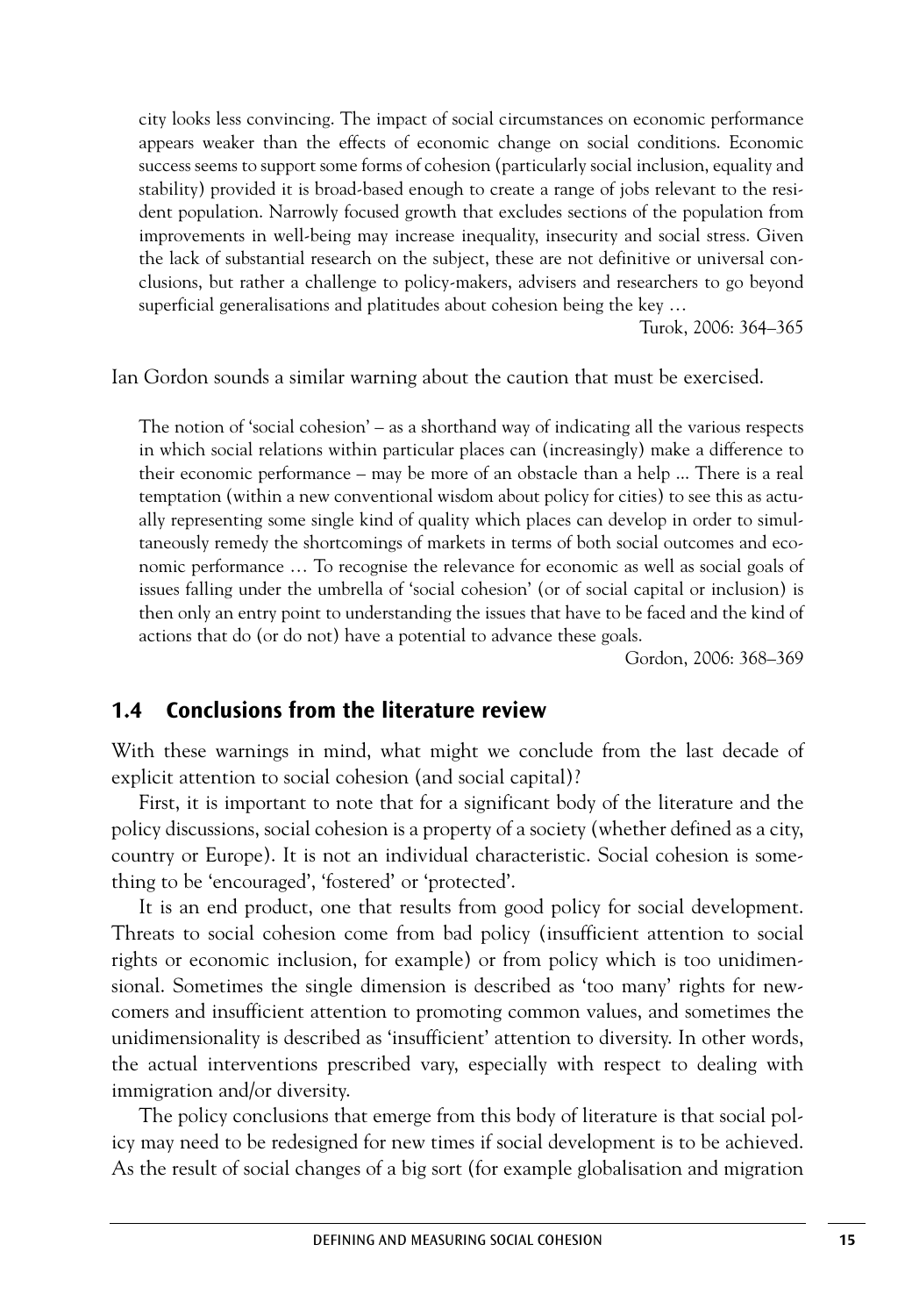flows; restructured labour markets; families and demography; and income polarisation) or the fall-out of ideological preferences (whether too much Keynesianism or too much neoliberalism), there is a need for new policy strategies. Indeed, some call for a new social architecture and forms of social protection in order to rebuild cohesion and confront new social risks (Esping-Andersen *et al*., 2002; Jenson, 2004; Tokman, 2007). There is not, as yet, a consensus on what this design should be, or whether it will work to overcome threats such as social exclusion and marginality.<sup>19</sup>

The measurement implications that follow from this body of literature are that a focus on indicators of social capital is likely to be difficult to achieve and is of marginal utility for the research question of the UNRISD-Commonwealth Secretariat project.

Second, when social cohesion is defined as social capital, the policy implications are different. At the outset, it must be recognised that a good deal of this literature now focuses on outcomes at the level of the individual or on health. The finding is that individuals who live and work in networks are not only healthier than others, but also happier. Moreover, there is strong evidence that social capital is *correlated with* certain positive outcomes, but causation is not established. <sup>20</sup> Even important research initiatives, such as that to measure social capital in the Borough of Camden, end with the call for more research. In the concluding paragraph, the authors say: 'If the science of social capital is as yet underdeveloped, then there is little by way of established practice, nor any clear responsibility for engineering improvement. … The challenge now will be for the council to think creatively about ways to promote community cohesion that will take account of the complexity and changing nature of social capital' (Khan and Muir, 2006: 43). Another much-cited study also ends with a call for a research agenda (Easterly *et al*., 2006).

The measurement implications that follow from this body of literature are that a focus on indicators of social capital is likely to be difficult to achieve and of marginal utility for the research question of this project.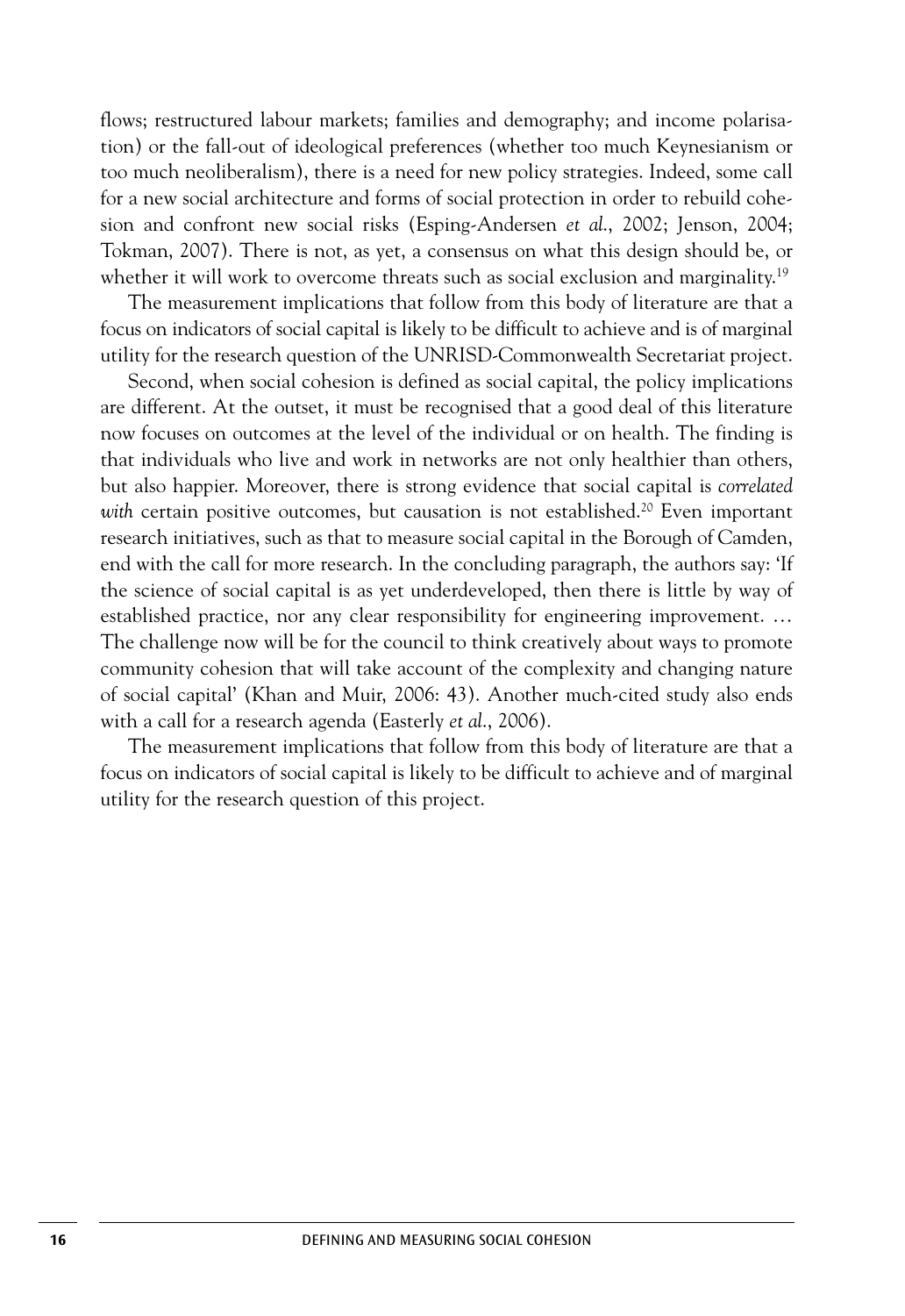### Indicators for Measuring Social Cohesion

In their recent review of the policy literature on social cohesion Kath Hulse and Wendy Stone conclude that:

… the policy concept of social cohesion has been invoked, albeit reluctantly in some cases, in public policy debates in North America, Europe and Australasia …. It is clear that there is no one definition as a policy concept and, as yet, no agreed upon indicators, despite determined development work by a number of authors … Hulse and Stone, 2007: 117

Given that there is no agreement, this section canvasses a number of publications that have proposed indicators of social cohesion, defined as social inclusion and, to a lesser extent, as social capital.

Several studies have tried to get a good measure of social cohesion by concentrating on a single country. This strategy has the advantage, in a data-rich case such as Canada, of identifying good indicators for a concept with a complicated definition. For example, in order to make comparisons within Canada across census metropolitan areas (CMAs), Fernando Rajulton *et al*. (2007: 464) developed a multi-dimensional measure of social cohesion, based on six dimensions adapted from Jenson (1998).



**Figure 1. A Multi-dimensional measure of social cohesion**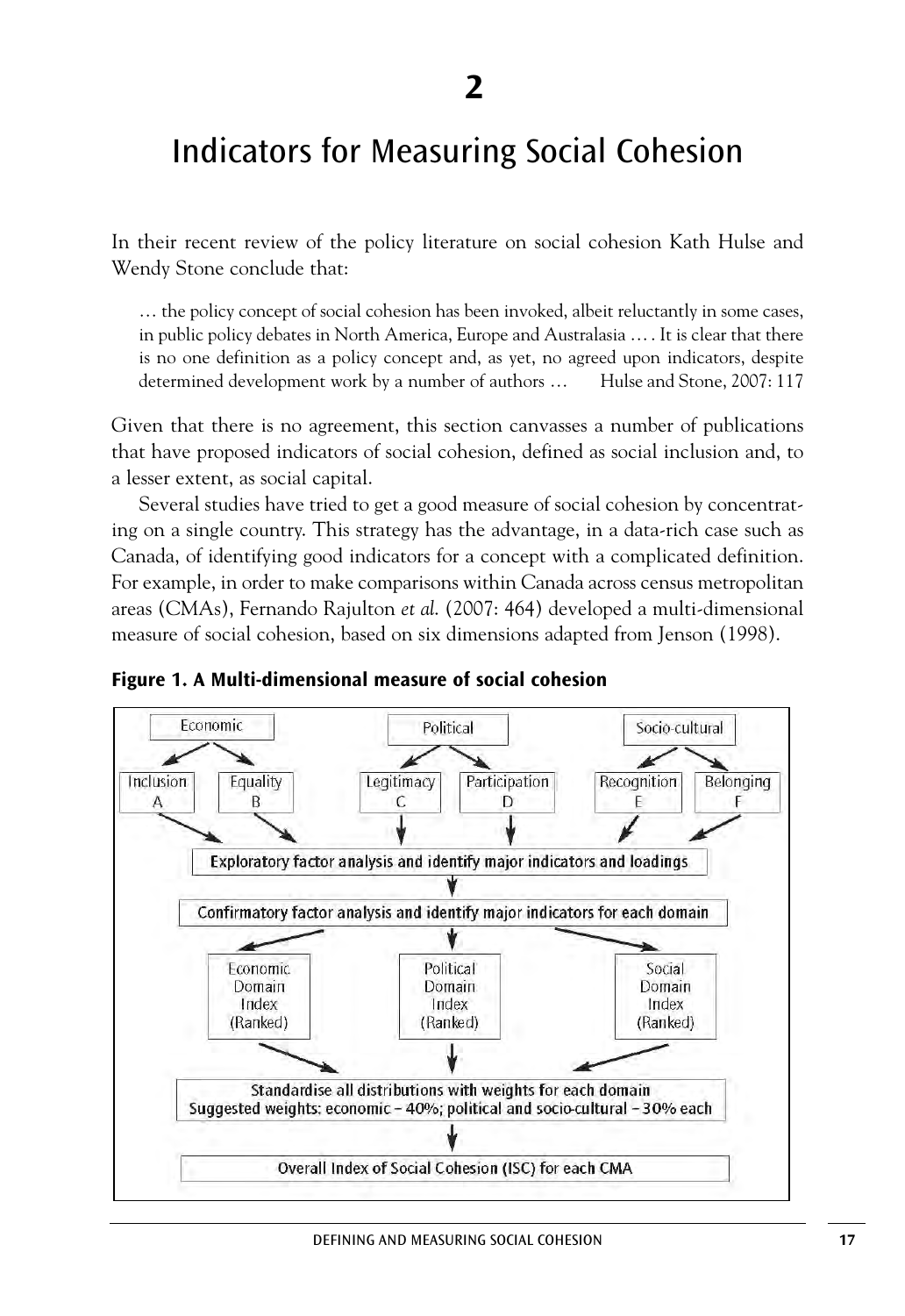Drawing on the 2000 National Survey of Giving, Volunteering, and Participating (NSGVP) they created an overall index that drew heavily on a measure of participation but also included measures of economic distribution (Rajulton *et al.*, 2007: 468).

While some of the variables were easily measured from public sources, a significant number of the belonging and participation measures depended on having a comprehensive survey of political and civic behaviour such as the NSGVP, a tool which is not available in many countries, as the authors of the next example found.

Robin Peace and colleagues in New Zealand undertook a literature review and then summarised the indicators used internationally:

In most projects of the Council for Europe and the EU, the key indicators are:

- demography
- inclusion in the labour market
- employment/training
- social benefits
- housing
- education
- participation in social, cultural and political life.

These are often accompanied by indicators of racism and discrimination, reflecting the European concern with extreme and institutionalised forms of racism and discrimination. These indicators typically include the following:

- data on racism and discriminatory acts
- data on racially violent crimes and harassment
- number of complaints of discrimination and convictions
- data on patterns of discrimination in government
- data on direct and indirect discrimination.

Peace *et al.*, 2005: 15–16

William Easterly *et al*. (2006: 106ff) used a somewhat similar set of indicators for their multi-case analysis examining the correlation between social cohesion and economic growth. They began by enumerating the most common direct measures of social cohesion:

- memberships rates of organisations and civic participation;
- measures of trust constructed from the percentage of respondents in each country replying 'most people can be trusted', in the World Values Survey; 21
- measures of income distribution the Gini coefficient and share of income of the middle 60 per cent of the population;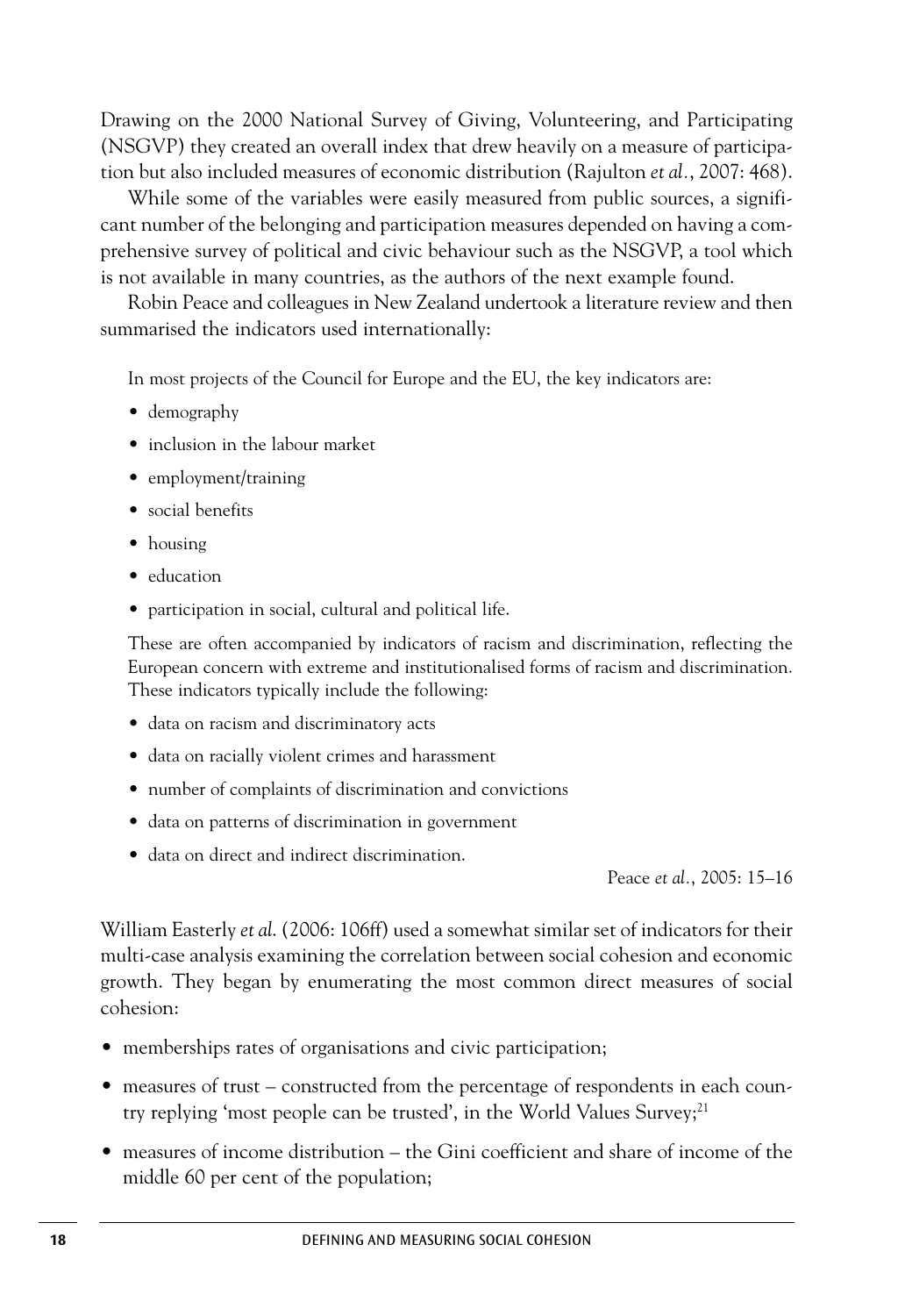• ethnic heterogeneity, measured by an 'ethno-linguistic fractionalisation index', calculating the probability that two randomly selected persons from a given country will not belong to the same ethno-linguistic group.

They had to drop the first measure, however, because of lack of data. There were simply not enough surveys of these rates to allow them to carry out their comparative and quantitative analysis. Therefore, their analysis actually only used trust (which was available for some cases), the two measures of distribution and the 'ethno-linguistic fractionalisation index'.

In her work on measuring social cohesion across the EU, Regina Berger-Schmitt (2002: 413–414) provided a set of indicators to measure the two dimensions she identified as underpinning the concept – inequality and social capital.<sup>22</sup>

The inequality dimension covers the following issues:

- regional disparities
- equal opportunities for
	- women and men
	- generations
	- social strata
	- disabled
	- citizenship groups
- social exclusion

The social capital dimension includes the following components:

- social relations and activities within primary social groups and associations
- quality of social relations
- quality of societal institutions $23$

The EU has done an immense amount of work on developing indicators appropriate to its commitment to social inclusion announced in the Maastricht Treaty and confirmed in 2000 by the Lisbon Agenda. <sup>24</sup> These indicators cover income, employment, education and health (the indicators, as summarised by ECLAC for its own work, are presented in Appendix B).

For its part, ECLAC is working on developing indicators of social cohesion in Latin America and the Caribbean, summarised in Figure 2 (ECLAC, 2007: 39).

The emphasis on disparities is evident when the precise measures are discussed, as well as in the labels themselves. For example, the education indicator is broken down into four measures: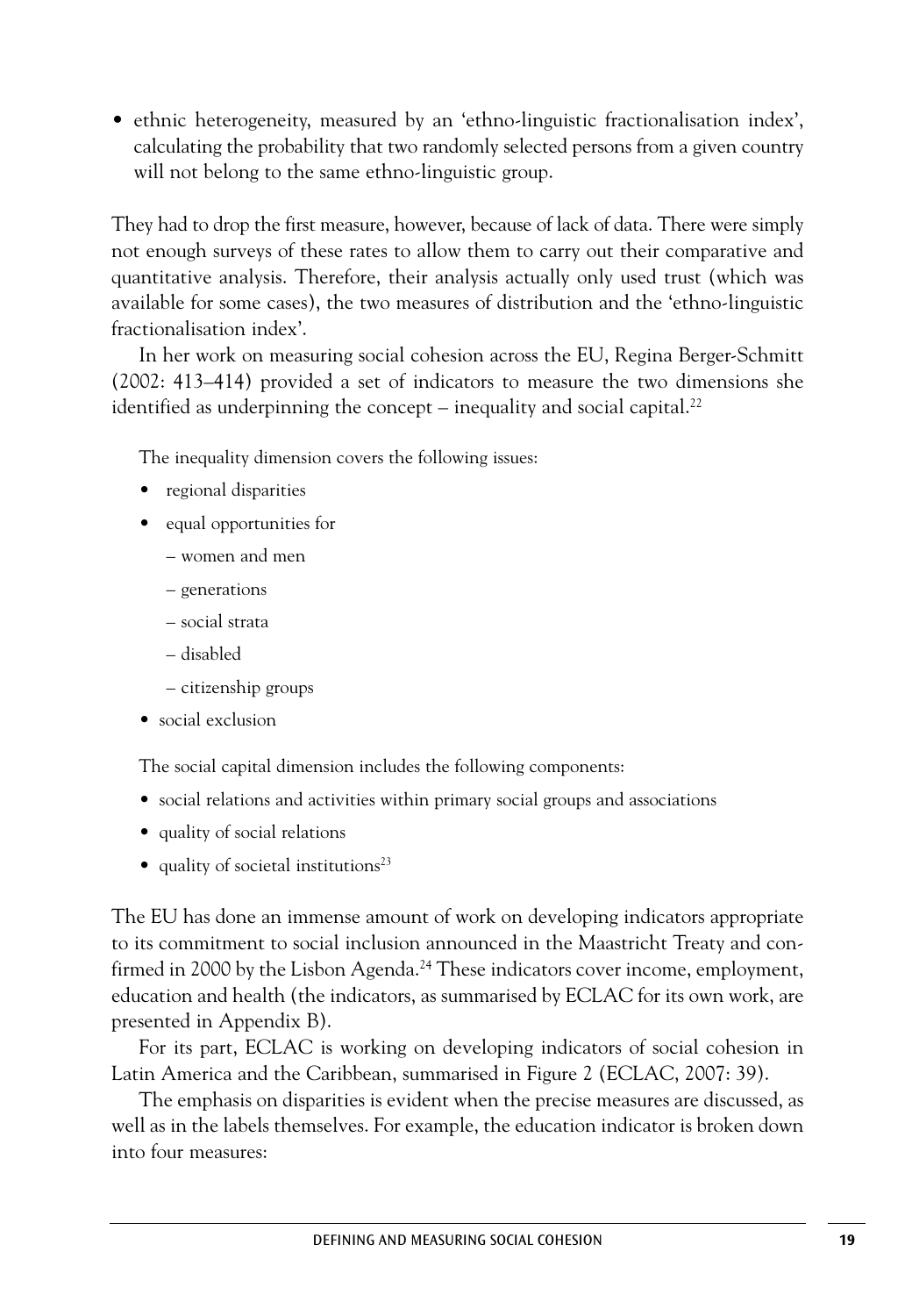- 1. The net preschool enrolment rate is the percentage of boys and girls in the relevant age group who are enrolled in preschool. Universal, quality preschool education is an effective tool in combating future (or inherited) inequalities.
- 2. The percentage of persons over 15 years of age who have not completed primary education. The lack of a primary (basic) education is a very serious obstacle to individuals' productive integration into the labour market.
- 3. The percentage of persons over 20 years of age who have not completed their secondary education.
- 4. State expenditure per student in the public education system compared to upper middle class family expenditure per student is suggested as a secondary indicator. This indicator would register disparities between different social strata with regard to the quality of education.

ECLAC, 2007: 41

| <b>Indicators</b>                                                                                                                       |                                                                                                                    |   |                                                                                                                       |  |  |  |
|-----------------------------------------------------------------------------------------------------------------------------------------|--------------------------------------------------------------------------------------------------------------------|---|-----------------------------------------------------------------------------------------------------------------------|--|--|--|
| Gaps<br>Income inequality<br>Poverty and indigence<br>Employment<br>Education<br>Health<br><b>Housing</b><br>Pensions<br>Digital divide | <b>Institutions</b><br>• Effectiveness of democracy •<br>• State institutions<br>• Market institutions<br>• Family | ٠ | <b>Belonging</b><br>Multiculturalism<br>Trust<br>• Participation<br>• Expectations of mobility<br>• Social solidarity |  |  |  |

#### **Figure 2. System of social cohesion indicators: components and factors**

The notion is clearly that greater social cohesion is based on access to social rights in an equitable and/or egalitarian fashion. The same assumption underpins the EU's social indicators and those proposed by some academics.

We note that most indicators of social cohesion measure gaps. The emphasis is on disparities, usually defined in terms in equitable or egalitarian access to services, income and well-being.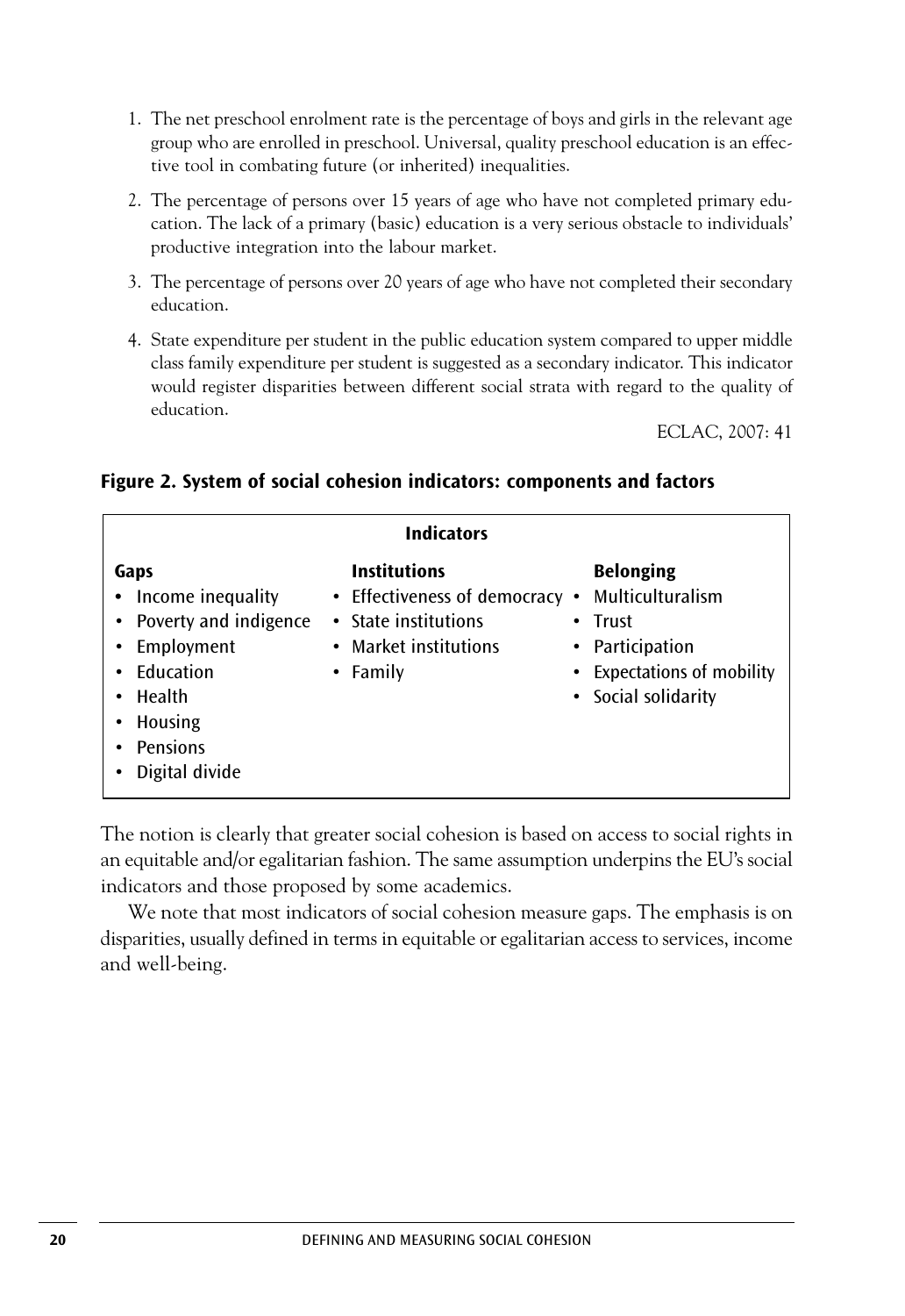### Lessons and a Proposed Set of Indicators

From this overview of the definition and measurement of social cohesion, we see clearly that it has served as a quasi-concept, one with academic credentials certainly (and surrounded by much academic debate), but also one which serves an important function in policy discourse. As such, it is not different from other concepts in the development and other literatures, such as that on social capital.<sup>25</sup>

Reviewing the attention that has been paid to the quasi-concept provides a number of lessons.

One is that in many countries the focus on social cohesion emerged from a recognition that classic neoliberalism had hit a political and ideational wall and was generating negative outcomes such as high levels of poverty. Social cohesion, as a macro-goal to be maintained or fostered, appeared as a consensual substitute across a range of policy communities.

There is abundant empirical evidence that more egalitarian societies and settings, in part sustained by equality-seeking social policies, are correlated with positive outcomes such as good health, child development and labour market adjustments in the face of structural challenges. Therefore, social cohesion has been mobilised as a quasi-concept by those who seek to protect and advance social inclusion.

There is also a whole intellectual 'industry' in which social cohesion is defined as social capital, thereby generating another quasi-concept. Here there are ongoing debates about causality (do high-performing social settings generate social capital rather than depend on it?); about forms of social capital (what are the effects of bonding, bridging or linking?); and about whether policies can generate social activity (are there successful mechanisms for fostering networks and active participation?).

The greatest difficulty in using this notion of social cohesion for the UNRISD-Commonwealth Secretariat project seems to be one of measurement, as well as the focus on individual-level outcomes. If there is consensus across the literature, it is that social capital depends on trust in some form. Measurements of trust come from survey rather than behavioural data and therefore their availability is limited. In addition, when networks and participation are defined as the key component of social capital, there are difficulties in obtaining data. Empirical analysis has already fallen prey to these limits for cross-national comparisons

Following this review of the literature on social cohesion and its indicators, I propose the adoption of three types of indicators. With the exception of some of the later measures, they should all be available from World Bank or International Labour Organization (ILO) databases.

A first set of indicators, 1 to 5, seeks basic measures of social disparities. Gaps are indicated by inequality in access to economic resources, as well as basic social services.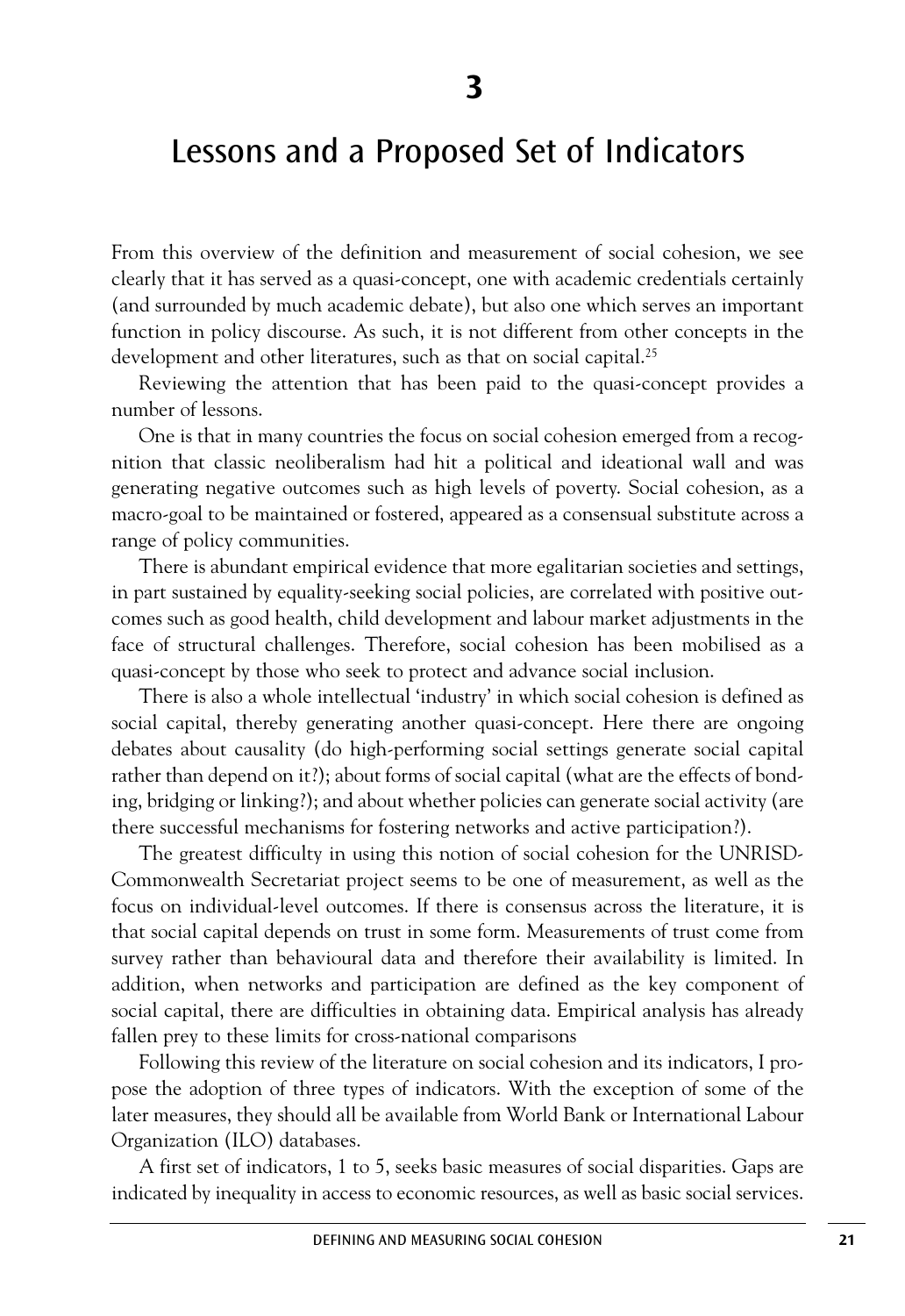### **1.** *Social cohesion as social inclusion – indicated by access to financial resources, measured in three ways:*

- The *Gini coefficient*, which is a measure of inequality of income distribution or inequality of wealth distribution.
- Measures of income shares, including
	- the share of middle 60 per cent of the population
	- income share held by highest 10 per cent
	- income share held by highest 20 per cent
	- income share held by lowest 10 per cent
	- income share held by lowest 20 per cent.
- Measures of poverty:
	- percentage of population meeting the poverty headcount ratio at \$1 a day
	- percentage of population meeting the poverty headcount ratio at \$2 a day
	- percentage of population at national poverty line.

These poverty measures should be provided for minorities and immigrant groups, as appropriate to each small state.

### **2.** *Social cohesion as social inclusion – indicated by access to economic activity*

- Unemployment rate (percentage of total labour force)
	- youth unemployment (percentage of total labour force aged 15–24)
	- female unemployment (percentage of total female labour force)
	- minority (minorities) unemployment rate. This measure may not be appropriate to all small states. It should also, if possible, be analysed by sex and for youth
	- immigrant unemployment rate. This measure may not be appropriate to all small states. It should also, if possible, be analysed by sex and for youth.
- Employment in the informal economy, as a percentage of total employment the ratio between the number of persons employed in the informal economy and the total number of employed persons.

### **3.** *Social cohesion as social inclusion – indicated by access to education and human capital*

- Literacy rate, adult total (percentage of people aged 15 and above)
	- adult female (percentage of females aged 15 and above)
	- adult male (percentage of males aged 15 and above).
- Percentage of population over 15 who have not completed primary education. – male and female as well as total rates.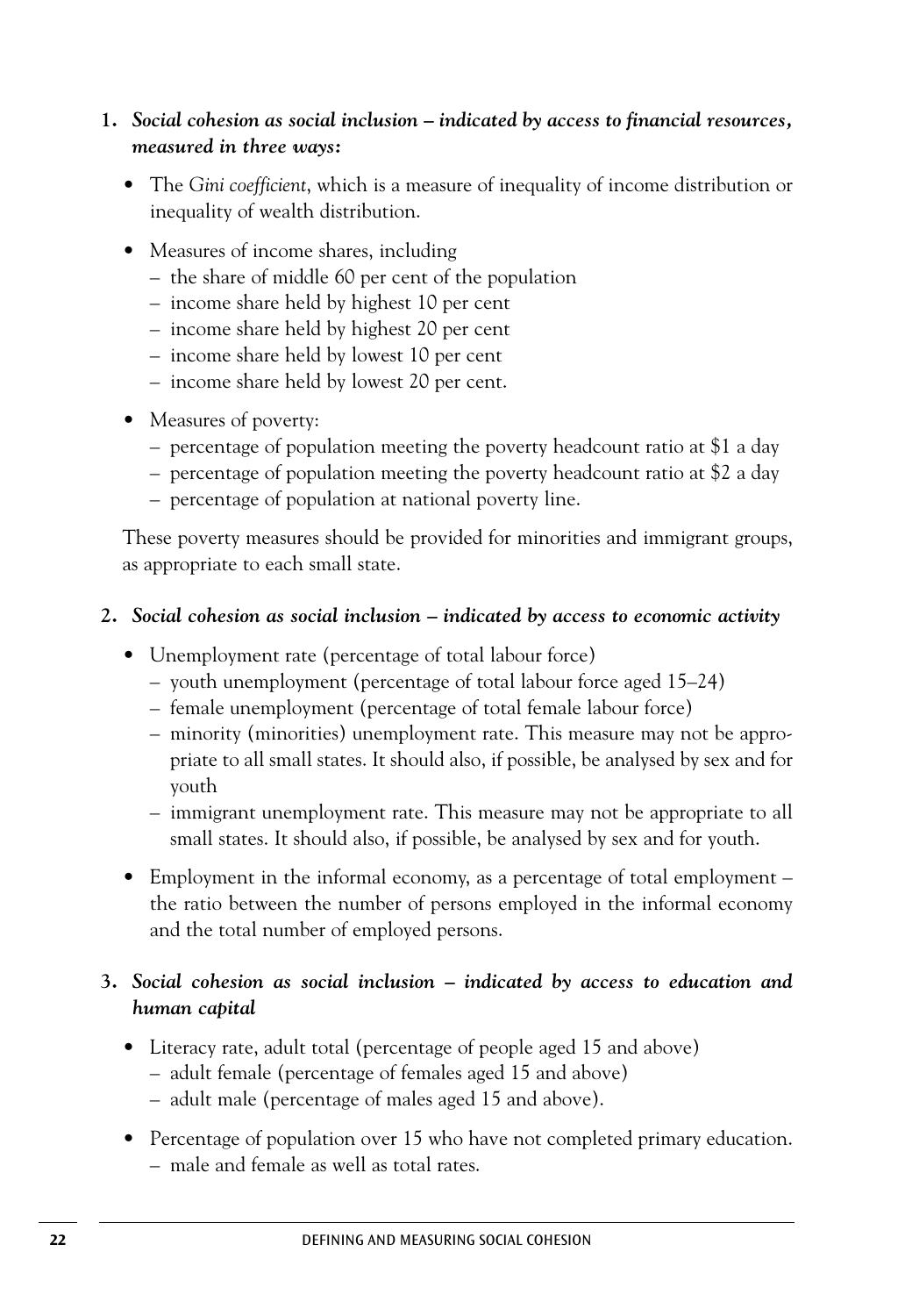- Percentage of population over 20 who have not completed secondary education. – male and female as well as total rates.
- Percentage of children of secondary school age enrolled in secondary education.
- Percentage of population aged 18–24 in tertiary education.

The measures should be provided for minorities and immigrant groups, as appropriate to each small state.

#### **4.** *Social cohesion as social inclusion – indicated by access to health*

- Life expectancy at birth, in years
	- total
	- for males and females
	- for minorities.
- Mortality rate, infant (per 1,000 live births)
	- total
	- for minorities.
- Mortality rate, under fives (per 1,000)
	- total
	- for minorities.
- Births attended by skilled health staff (percentage of total)
	- total
	- for minorities.
- **5.** *Social cohesion as social inclusion – indicated by access to technology*
	- Percentage of households with access to broadband internet.

A second type of indicator measures cultural and ethnic homogeneity, relating to the diversity dimension of social cohesion important for some analysts. More diversity is taken to be an indicator of less social cohesion.

### **6.** *Social cohesion as cultural and ethnic homogeneity*

- Percentage of foreign born in the population.
- Ethnic fractionalisation an index measuring the probability that two randomly selected people will not belong to the same ethno-linguistic group.
- Country is officially bi- or multilingual (0 or 1).

A third set of indicators of social cohesion, 7 and 8, focuses on participation and belonging. While measures of electoral participation can be obtained, the other indicators are unlikely to be available.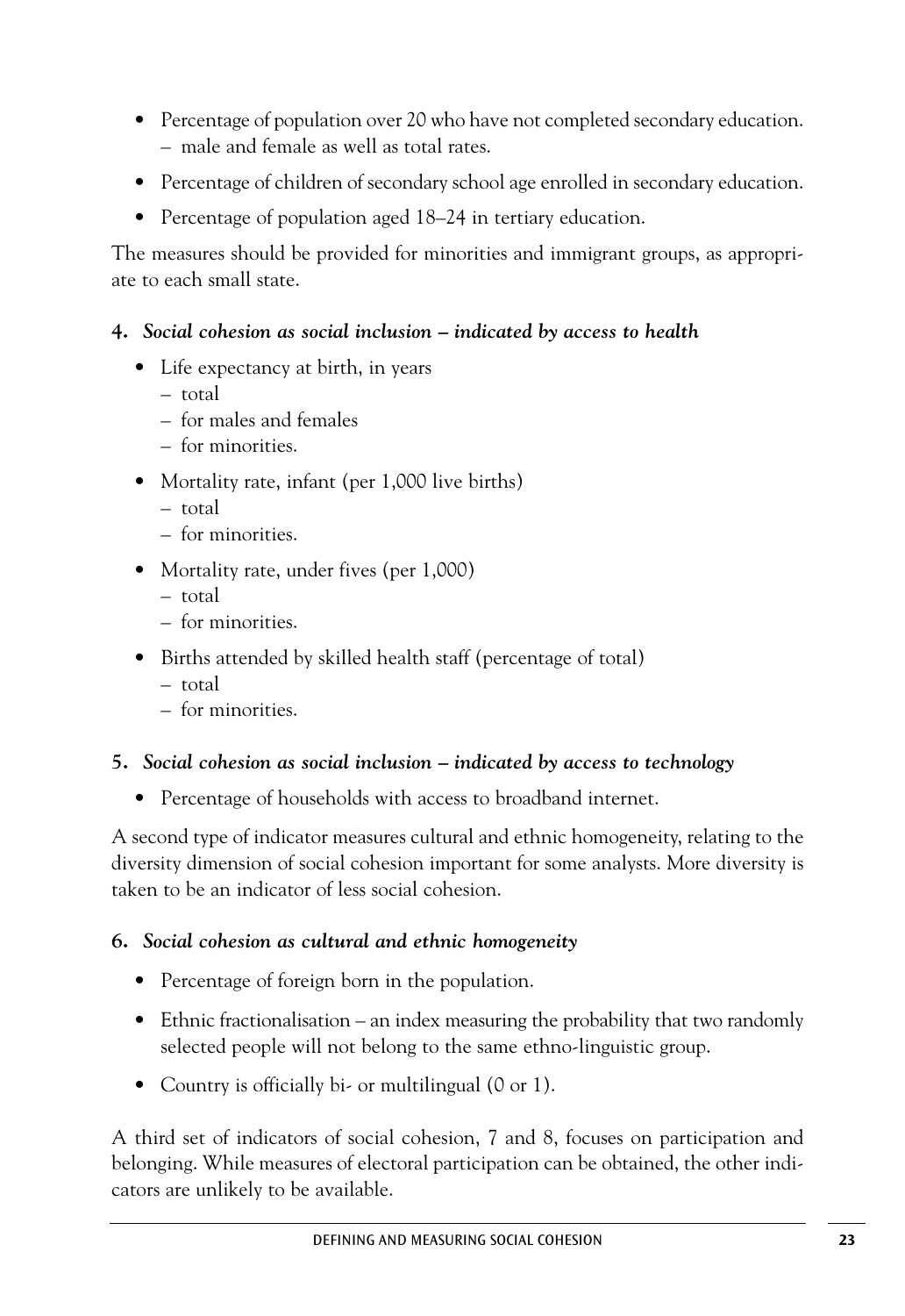#### **7.** *Social cohesion as trust*

• Questions about trust from public opinion surveys. The usual source is the World Values Survey, which provides comparable questions and data management. No small states are included. See http://www.worldvaluessurvey.org/

#### **8.** *Social cohesion as participation and solidarity*

- Electoral participation percentage of eligible voters participating in national elections.
- Rate of participation in voluntary associations percentage of people who are members of a voluntary association. For comparative analysis these data are usually found in the World Values Survey (and therefore once again do not include small states).
- Charitable giving percentage of population making a charitable gift.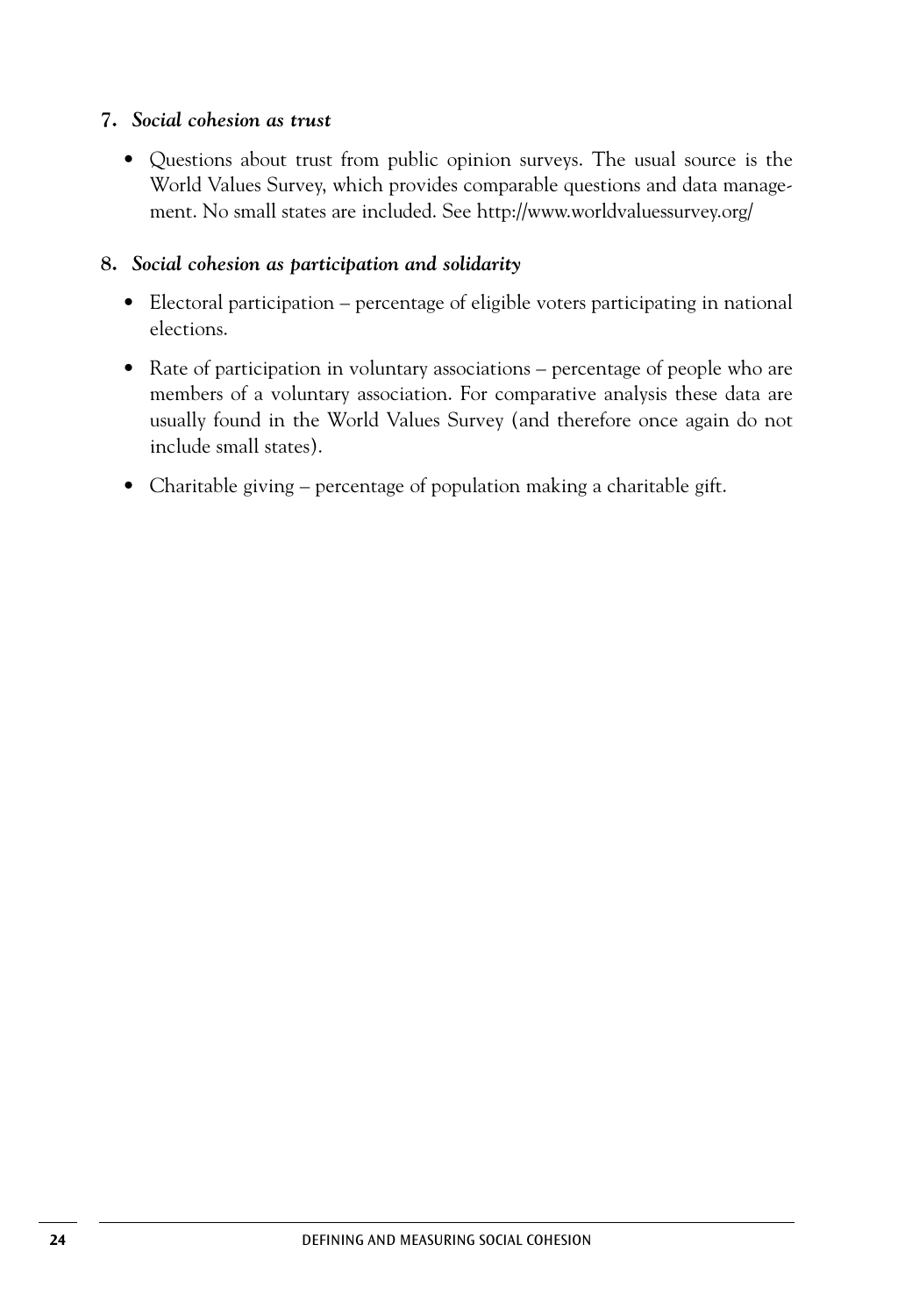### Appendix A

### The Council of Europe's Strategy for Social Cohesion

On 12 May 2000, the European Committee for Social Cohesion (CDCS) adopted its Strategy for Social Cohesion. This document, approved by the Committee of Ministers on 13 July, represents a statement of intent setting out a precise agenda for the Council in the social field for the coming years.

It does not define social cohesion as such but seeks to identify some of the factors in social cohesion, such as:

- setting up mechanisms and institutions which will prevent the factors of division (such as an excessive gap between rich and poor or the multiple forms of discrimination) from becoming so acute as to endanger social harmony;
- the importance of decent and adequately remunerated employment;
- measures to combat poverty and social exclusion, particularly in areas such as housing, health, education and training, employment and income distribution and social services;
- strengthening social security systems;
- developing policies for families, with particular emphasis on children and the elderly;
- partnership with civil society bodies, in particular trade unions, employers' representatives and NGOs.

*Accordingly, social cohesion policies should:*

- help to revitalise the economy and capitalise on the contribution made by the two sides of industry and other interested bodies, particularly by creating employment, stimulating enterprise and ensuring employment opportunities for all;
- meet people's basic needs and promote access to social rights within the universal spirit of the Council of Europe's many conventions and recommendations, particularly in the fields of employment, education, health, social protection and housing;
- acknowledge human dignity by focusing policies on the individual and guaranteeing human rights in Europe;
- establish forums and procedures enabling the underprivileged and those whose rights are insufficiently upheld to make themselves heard;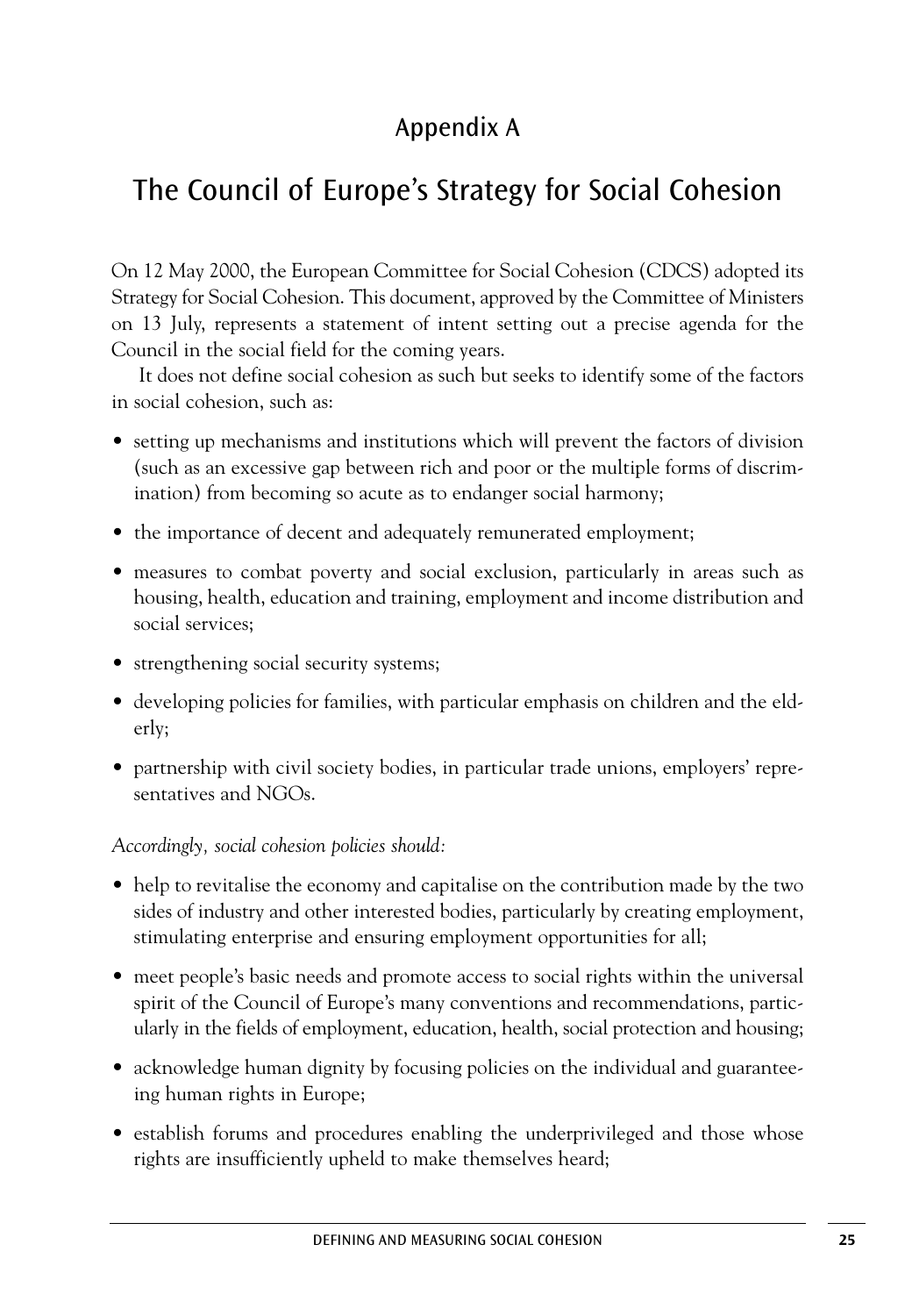• develop an integrated approach bringing together all the relevant fields of action.

The Council of Europe will be carrying out four types of activities: standard-setting activities and monitoring of the application of legal instruments; policy development; projects in member states; and research and analysis. The Strategy for Social Cohesion will naturally evolve as time goes by and as more experience is gained in this new approach by the Council of Europe.

Source: Council of Europe, 2001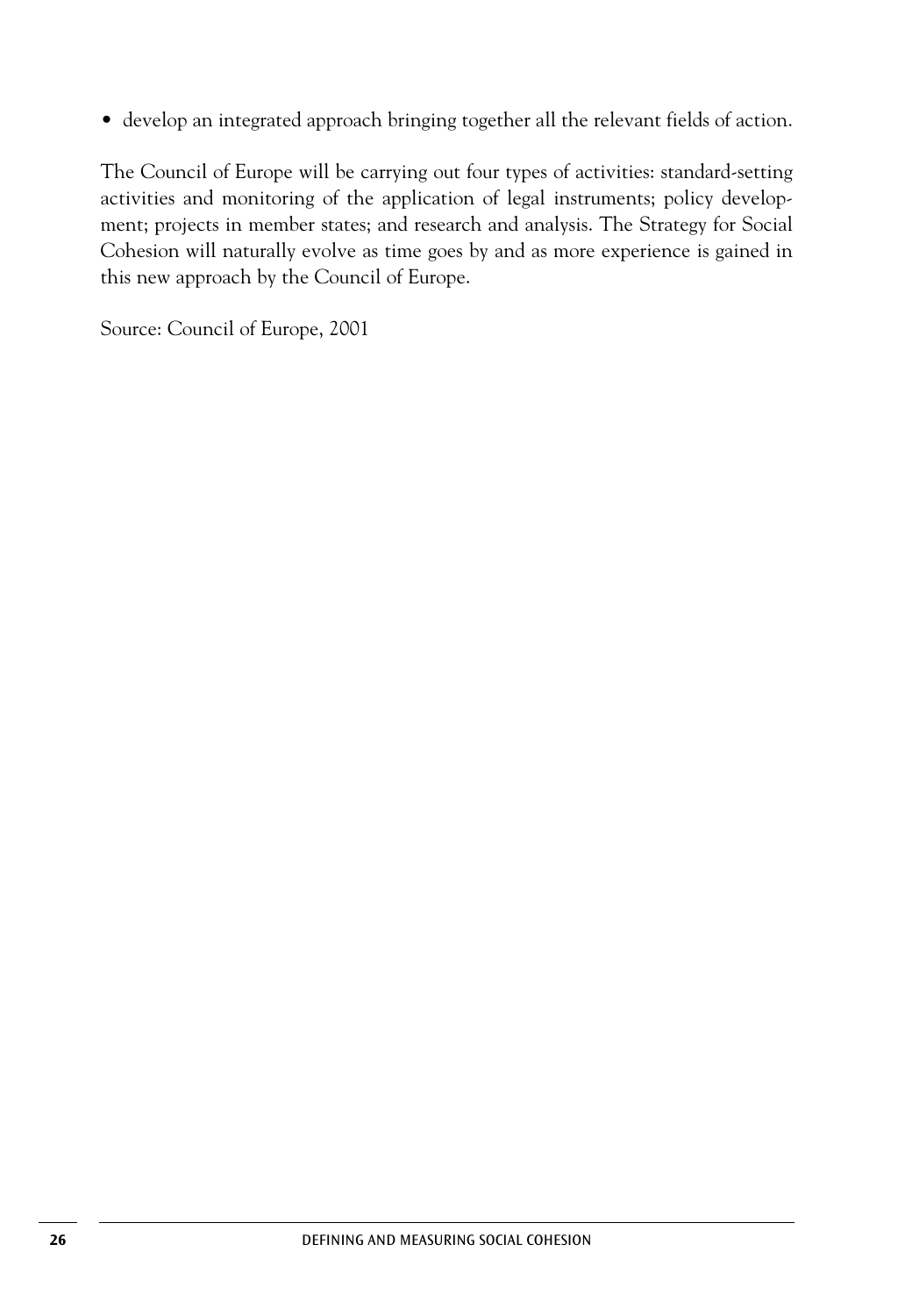### Appendix B

# The European Union's Indicators of Social Inclusion

|                |                                                                                                                                                                                      | <b>Breakdowns by:</b>  |                        |
|----------------|--------------------------------------------------------------------------------------------------------------------------------------------------------------------------------------|------------------------|------------------------|
|                | <b>Thematic area/indicator</b>                                                                                                                                                       | Age                    | Sex                    |
|                | <b>Primary indicators</b>                                                                                                                                                            |                        |                        |
|                | Income                                                                                                                                                                               |                        |                        |
| $\mathbf{1}$ . | Low income rate after transfers threshold set at 60% of median<br>national equivalised income                                                                                        | Yes                    | Yes                    |
|                | 1a. Low income rate after transfers with breakdowns by household type                                                                                                                | By house-<br>hold type | By house-<br>hold type |
|                | 1b. Low income rate after transfers by work intensity of household<br>members                                                                                                        | Nο                     | No                     |
|                | 1c. Low income rate after transfers with breakdowns by most<br>frequent activity states                                                                                              | Yes                    | Yes                    |
|                | 1d. Low income rate after transfers with breakdowns by housing<br>tenure status                                                                                                      | Yes                    | Yes                    |
| 2.             | Low income threshold (illustrative values)                                                                                                                                           | N <sub>0</sub>         | No                     |
| 3.             | Distribution of income (quintile 5/quintile 1)                                                                                                                                       | No.                    | No.                    |
| 4.             | Persistence of low income (based on threshold of 60% of median<br>national equivalised income)                                                                                       | Yes                    | Yes                    |
| 5.             | Relative median low-income gap (difference between the median<br>income of persons below the low-income threshold and the threshold<br>of 60% of median national equivalised income) | Yes                    | Yes                    |
|                | <b>Employment</b>                                                                                                                                                                    |                        |                        |
| 6.             | Regional cohesion (dispersion of regional employment rates)                                                                                                                          | N <sub>0</sub>         | Yes                    |
| 7.             | Long-term unemployment rate (percentage of EAP that has been<br>unemployed for at least 12 months)                                                                                   | Yes                    | Yes                    |
|                | 8a. Children (aged 0-17) living in jobless households                                                                                                                                | No                     | No                     |
|                | 8b. Adults (aged 18-59) living in jobless households                                                                                                                                 | N <sub>0</sub>         | Yes                    |
|                | <b>Education</b>                                                                                                                                                                     |                        |                        |
| 9.             | Early school leavers not in education or training                                                                                                                                    | N <sub>0</sub>         | Yes                    |
|                | 10. Fifteen-year-old students with low reading literacy scores                                                                                                                       | No                     | Yes                    |
| Health         |                                                                                                                                                                                      |                        |                        |
|                | 11. Life expectancy at birth                                                                                                                                                         | No                     | Yes                    |
|                | <b>Employment</b>                                                                                                                                                                    |                        |                        |
|                | 12. Immigrant employment gap                                                                                                                                                         | Desirable              | Yes                    |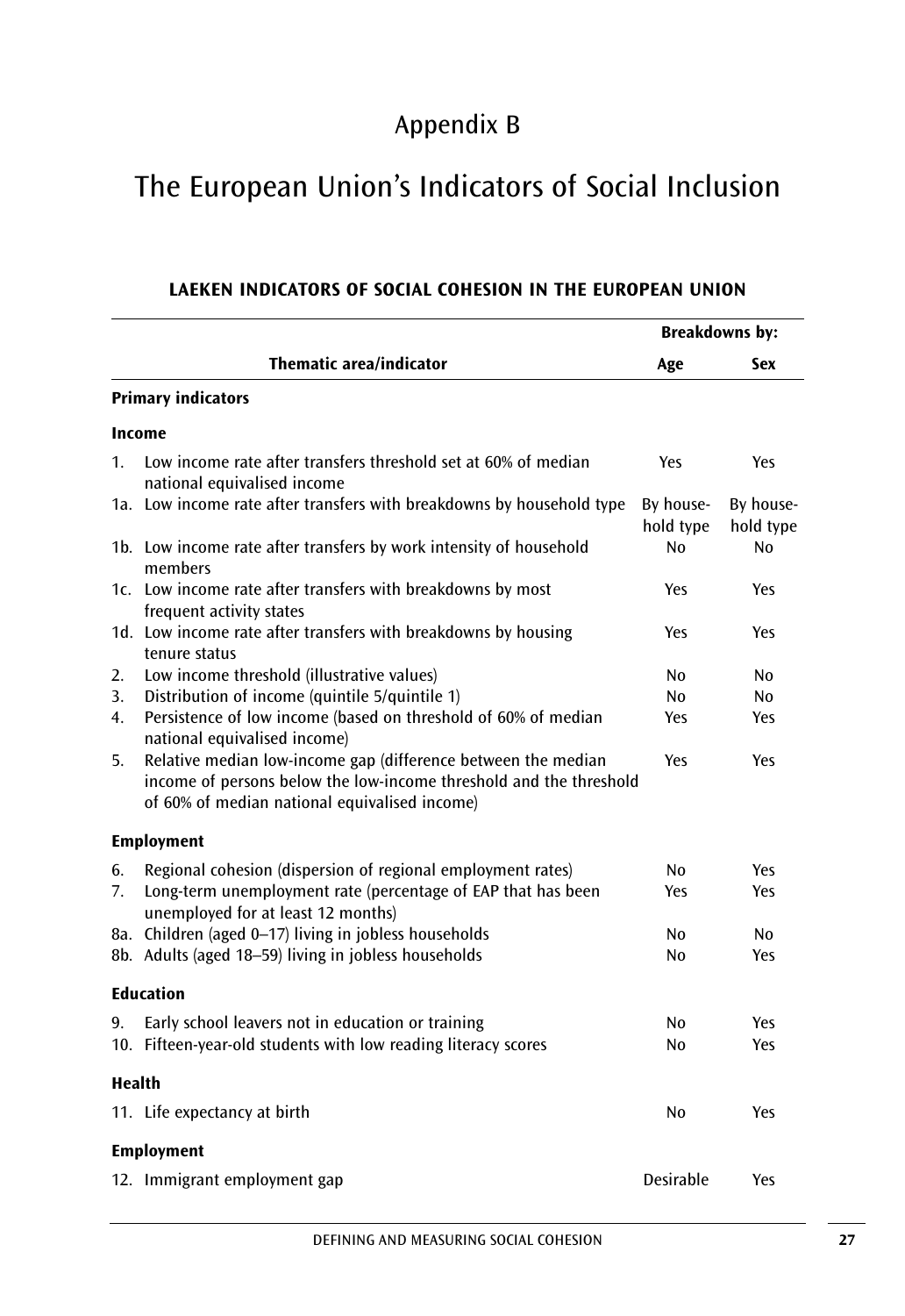|                                                                                                         | <b>Breakdowns by:</b> |     |
|---------------------------------------------------------------------------------------------------------|-----------------------|-----|
| <b>Thematic area/indicator</b>                                                                          | Age                   | Sex |
| <b>Secondary indicators</b>                                                                             |                       |     |
| Income                                                                                                  |                       |     |
| 13. Dispersion around the low-income threshold                                                          | Yes                   | Yes |
| 14. Low-income rate anchored at a moment in time                                                        | Yes                   | Yes |
| 15. Low-income rate before transfers, by sex                                                            | Yes                   | Yes |
| 16. Gini coefficient                                                                                    | No                    | No  |
| 17. Persistence of low income (below 50% of median income)                                              | Yes                   | Yes |
| 18. Women at risk of poverty                                                                            | Yes                   | Yes |
| <b>Employment</b>                                                                                       |                       |     |
| 19. Long-term unemployment share                                                                        | Yes                   | Yes |
| 20. Very long-term unemployment rate (at least 24 months, as a<br>percentage of the working population) | Yes                   | Yes |
| <b>Education</b>                                                                                        |                       |     |
| 21. Persons with low educational attainment                                                             | Yes                   | Yes |

Source: ECLAC, 2007: 36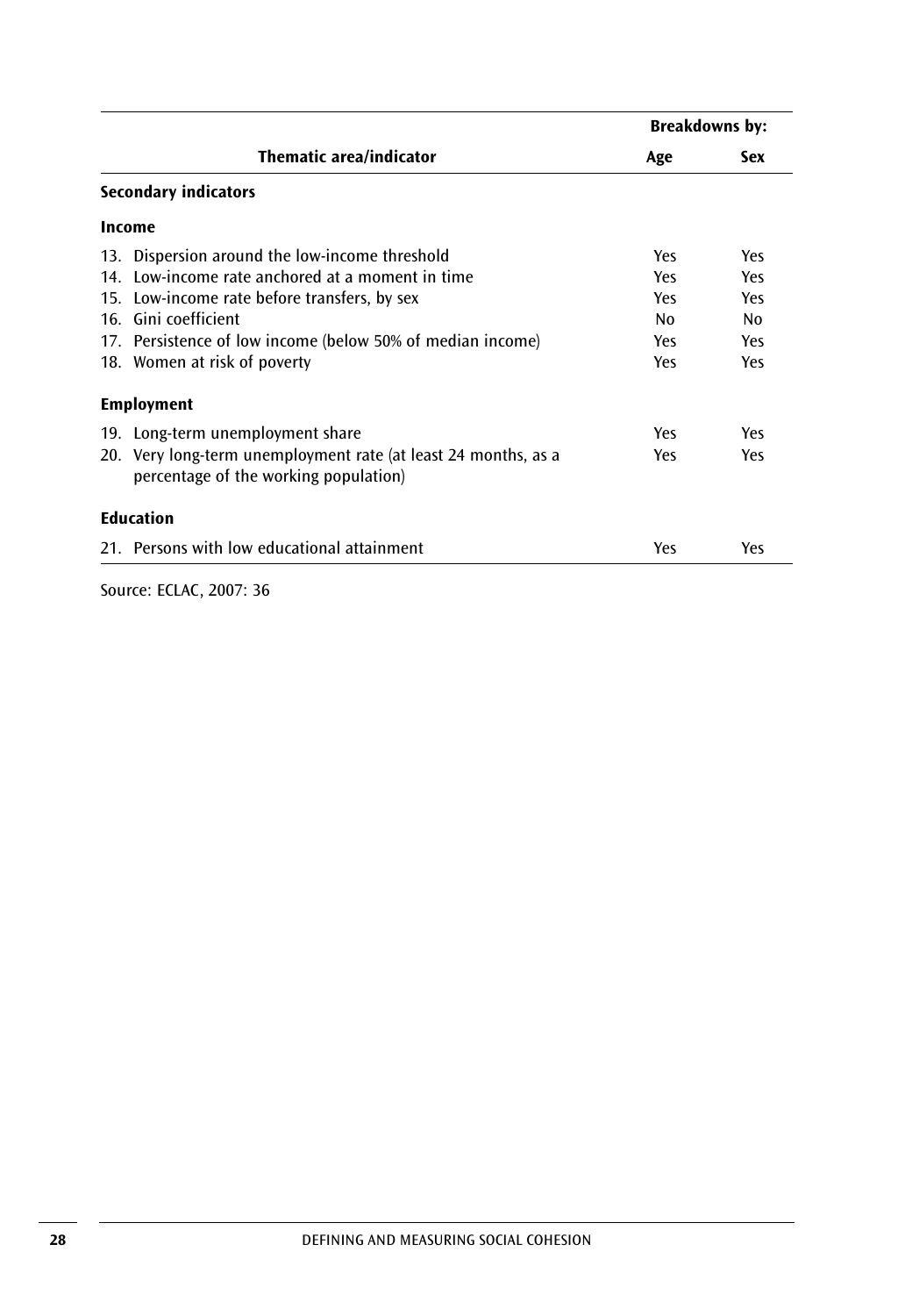### **Notes**

- 1 At http://www.unrisd.org/; see the pages for social policy and development.
- 2 Two recent articles provide useful overviews of the multiple definitions of the concept and comparisons of its use in different policy settings (Hulse and Stone, 2007; Chan *et al*., 2006). Definitional distinctions were also an important theme in Beauvais and Jenson (2002), Jenson (1998) and Peace *et al*. (2005: 3–6).
- 3 The Treaty of Maastricht states that the objective of the Union is to 'promote economic and social progress which is balanced and sustainable, in particular through the creation of an area without internal frontiers, through the strengthening of economic and social cohesion and through the establishment of economic and monetary union ….' The treatment of social cohesion by Berger-Schmitt (2002), particularly the equality dimension, reflects an effort to develop measures for assessing the achievement of these goals, as is the work on social inclusion described in, inter alia., Marlier *et al.* (2006) and ECLAC (2007: chapter 2).
- 4 For this lineage see the discussions in Jenson (1998: 8ff.) and Chan *et al*. (2006: 275–77). See also Rajulton *et al*. (2007), who make an explicit link back to Durkheim.
- 5 Council of Europe, Parliamentary Assembly Recommendation 1355 (1998).
- 6 See www.cohesionsociale.gouv.fr/plan-cohesion-sociale/presentation/70.html, consulted 12 September 2007.
- 7 Cheong *et al*. (2007: 26ff.) provide an overview as well as references to the government reports.
- 8 Forrest and Kearns (2001) provide a useful review of how the two concepts have come to intersect in considerations of national level and neighbourhood level variables. The standard reference to the 'value' of networks is to Lin (2001: 19), who considers social capital to be an 'investment in social relations with expected returns in the marketplace'.
- 9 The standard reference to the 'value' of networks is to Lin (2001: 19), who considers social capital to be an 'investment in social relations with expected returns in the marketplace'.
- 10 It is interesting to note a certain ambiguity about where social capital fits in the history of ideas (Jenson, 1998; Ferlander, 2007: 115). Initial work on democracy in Italy (Putnam *et al*., 1993) was explicitly Tocquevillian in its gestures towards the 'founding fathers' and simultaneously liberal. However, over time, the Durkheimian roots and concerns about social order have been claimed (for example, Helliwell, 2005: 1, which references Durkheim's work on suicide) or identified (Bevort and Lallement, 2006).
- 11 A more up-beat assessment is provided by John Helliwell (2005), who also reviews the literature and finds a strong causal link, but his dependent variable is individual well-being. Thus, individuals with higher levels of social capital – defined as '… trust in their neighbourhoods, their workplaces, their public services and their public servants' (Helliwell, 2005: 11) – reported higher levels of subjective well-being. This literature on individuals and their well-being, also being worked on by the OECD (for example, Boarini *et al.*, 2006), is not discussed here.
- 12 The standard history is that both Pierre Bourdieu and James Coleman used the concept well before Robert Putnam (for example Bevort and Lallement, 2006). But economists also find the origins of social capital in research on networks in labour markets (an overview is in Durlauf and Fafchamps, 2004).
- 13 Political scientists and sociologists, such as Margaret Levi and Sidney Tarrow, discussed the possible negative consequences of social capital very quickly after the book on Italy appeared (see Jenson, 1998).
- 14 As Sara Ferlander says (2007: 116), 'in none of the outcomes is the importance of social connectedness so well established as in the case of health and well-being'. For a recent overview of the links between social capital and health outcomes see *Health Policy Research*, No. 12, September 2006. This is an issue of Health Canada's bulletin, entitled 'Social Capital and Health: Maximizing the Benefits', available at: http://www. hc-sc.gc.ca/sr-sr/pubs/hpr-rpms/bull/2006-capital-social-capital/index\_e.html.
- 15 While the academic version of the argument was only published in 2006, it first appeared as a speech by the Bank's Vice-President for Development Policy in 2000 (Beauvais and Jenson, 2002: 14) and as a World Bank working paper the same year (Ritzen *et al.*, 2000).
- 16 This is a quite general phenomenon, seen across several countries in Europe and North America (Flint and Kearns, 2006; Bradford, 2002).
- 17 A recent review of all these arguments is provided in the whole of OECD (2006) as well as Turok (2006) and Gordon (2006).
- 18 In this literature, as in that in which social cohesion is defined simply as social capital, there is recognition that social cohesion is not always 'good'. It may lead to exclusion, to closed communities and so on.
- 19 For example, in its report on the Plan de cohésion sociale [social cohesion policy] put into place by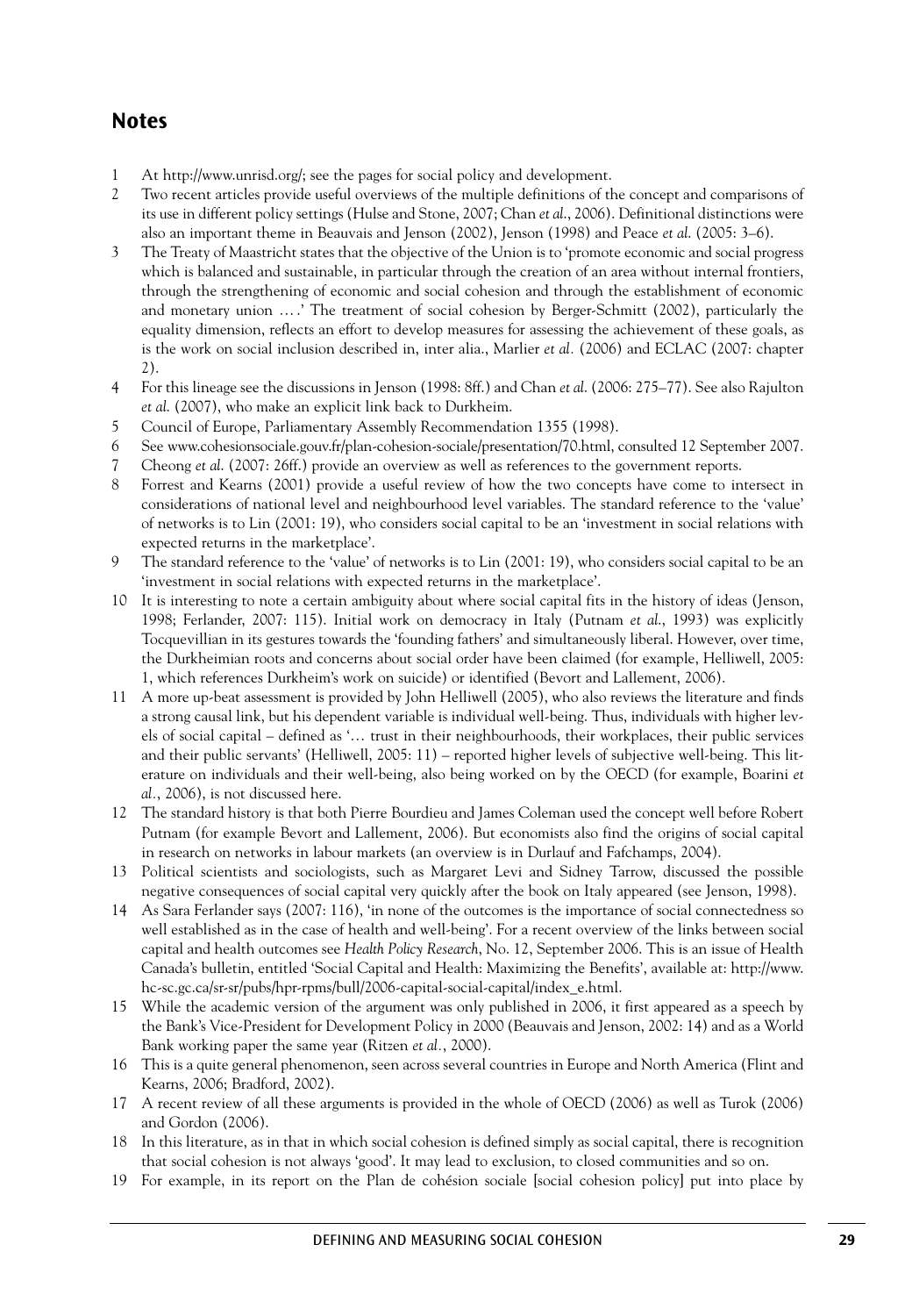government in 2004, the French ministry can report on how well its goals for housing and job creation have been met, but not on how 'social cohesion' has been created (France, 2005).

- 20 In particular, the work reported by the OECD on social cohesion and cities tends either to find little relationship – cities with high crime rates are also cities, like London, with high rates of in-migration, tourism and so on (Turok, 2006: 359) – or that the causality runs from economic performance to social cohesion.
- 21 There is a large literature on how to measure trust. One popular source of measures is the public opinion survey (often the European or World Values Surveys or a specific national survey) that simply asks how much people trust each other or institutions. This simple measure has been rejected by others, who insist on operationalising differences among kinds of trust (for example, Nooteboom (2007: 46)). Appropriate attention to these theoretical and methodological points would render much of the existing and available data on levels of trust – which is already very limited – inadequate for cross-national comparison of small states.
- 22 This work was done in a broader context of developing a European System of Social Indicators. See . See http://www.gesis.org/en/services/data/social-indicators/eusi/
- 23 Here the measure of 'institutional quality' is not an objective one, as in Easterly *et al*. (2006), but an attitudinal one, drawn from surveys (Berger-Schmitt, 2002: 421).
- 24 This work gave rise to a set of indicators agreed at the Laeken Summit in 2001. Committees on social indicators and expert groups have been at work since then, giving rise most recently to the publication by Marlier e*t al*. (2006), based on work done for the Luxembourg Presidency in 2005.
- 25 McNeil (2006) analyses three such quasi-concepts: social capital, the informal sector and sustainable development.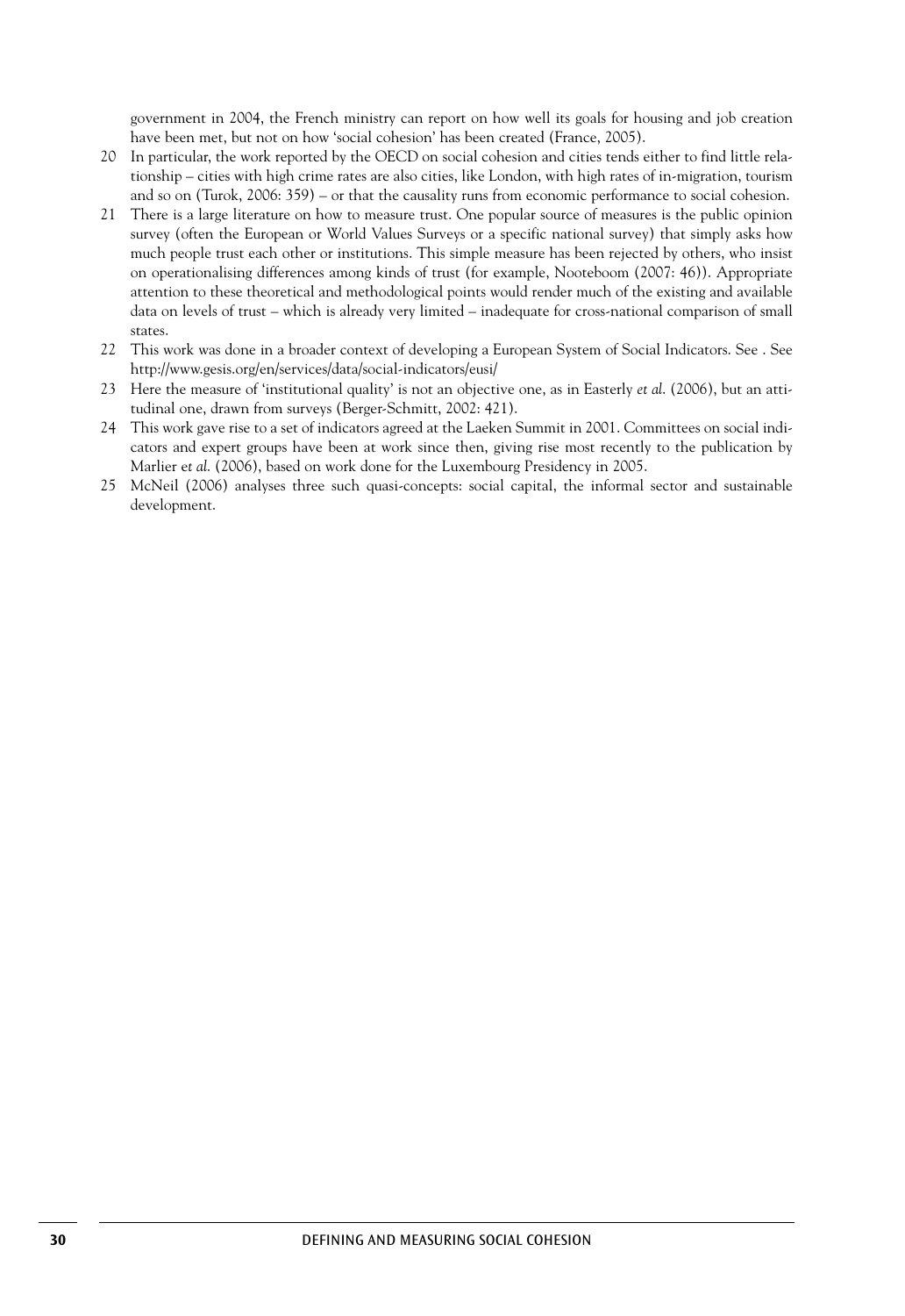### **References**

- Beauvais, C and Jenson, J (2002). 'Social Cohesion: Updating the State of the Research', Discussion Paper No. F|22. CPRN, Ottawa, available at www.cprn.org
- Berger-Schmitt, R (2002). 'Considering Social Cohesion in Quality of Life Assessments: Concepts and Measurement', *Social Indicators Research*, 58(3): 403–428.
- Bernard, P (1999). 'Social Cohesion: A Critique', Discussion Paper No. F|09. CPRN, Ottawa, available at www.cprn.org
- Bevort, A and Lallement, M (eds) (2006). *Capital social: performance, équité et réciprocité*. La Découverte/M.A.U.S.S, Paris.
- Boarini, R, Johannson, A and d'Ercole, MM (2006). 'Alternative Measures of Well-Being', Working Paper 33. OECD – Social, Employment and Migration, Paris.
- Bradford, N (2002). 'Why Cities Matter: Policy Research Perspectives for Canada', Discussion Paper F|23. CPRN, Ottawa, available at www.cprn.org
- Brisson, D and Usher, CL (2007). 'Conceptualizing and Measuring Bonding Social Capital in Low-Income Neighbourhoods', *Journal of Social Service Research*, 34(1): 1–11.
- Buck, N, Gordon, I, Harding, A and Turok, I (eds) (2005). *Changing Cities: Rethinking Urban Competitiveness, Cohesion and Governance*. Palgrave Macmillan, London.
- Chan, J, To, H-P and Chan, E (2006). 'Reconsidering Social Cohesion: Developing a Definition and Analytical Framework for Empirical Research', *Social Indicators Research*, 75(2): 273–302.
- Cheong, PH, Edwards, R, Goulbourne, H and Solomos, J (2007). 'Immigration, Social Cohesion and Social Capital: A Critical Review', *Critical Social Policy*, 27(1): 24–49.
- Council of Europe (2001). 'Promoting the Policy Debate on Social Exclusion from a Comparative Perspective'. Strasbourg: Trends in Social Cohesion, no. 1.
- Council of Europe (2004). *Revised Strategy for Social Cohesion*. European Committee for Social Cohesion, Strasbourg.
- Deacon, B, Hulse, M and Stubbs, P (1997). *Global Social Policy: International Organizations and the Future of Welfare*. Sage, London.
- Durlauf, SN and Fafchamps, M (2004). 'Social Capital', Working Paper No. 10485. NBER, Cambridge, MA.
- Easterly, W, Ritzen, J and Woolcock, M (2006). 'Social Cohesion, Institutions and Growth', *Economics and Politics*, 18(2): 103–120.
- ECLAC (2007). *Social Cohesion. Inclusion and a Sense of Belonging in Latin America and the Caribbean*. United Nations, New York.
- Esping-Andersen, G, Gallie, D, Hemerijck, A and Myles, J (2002). *Why We Need A New Welfare State*. Oxford University Press, Oxford.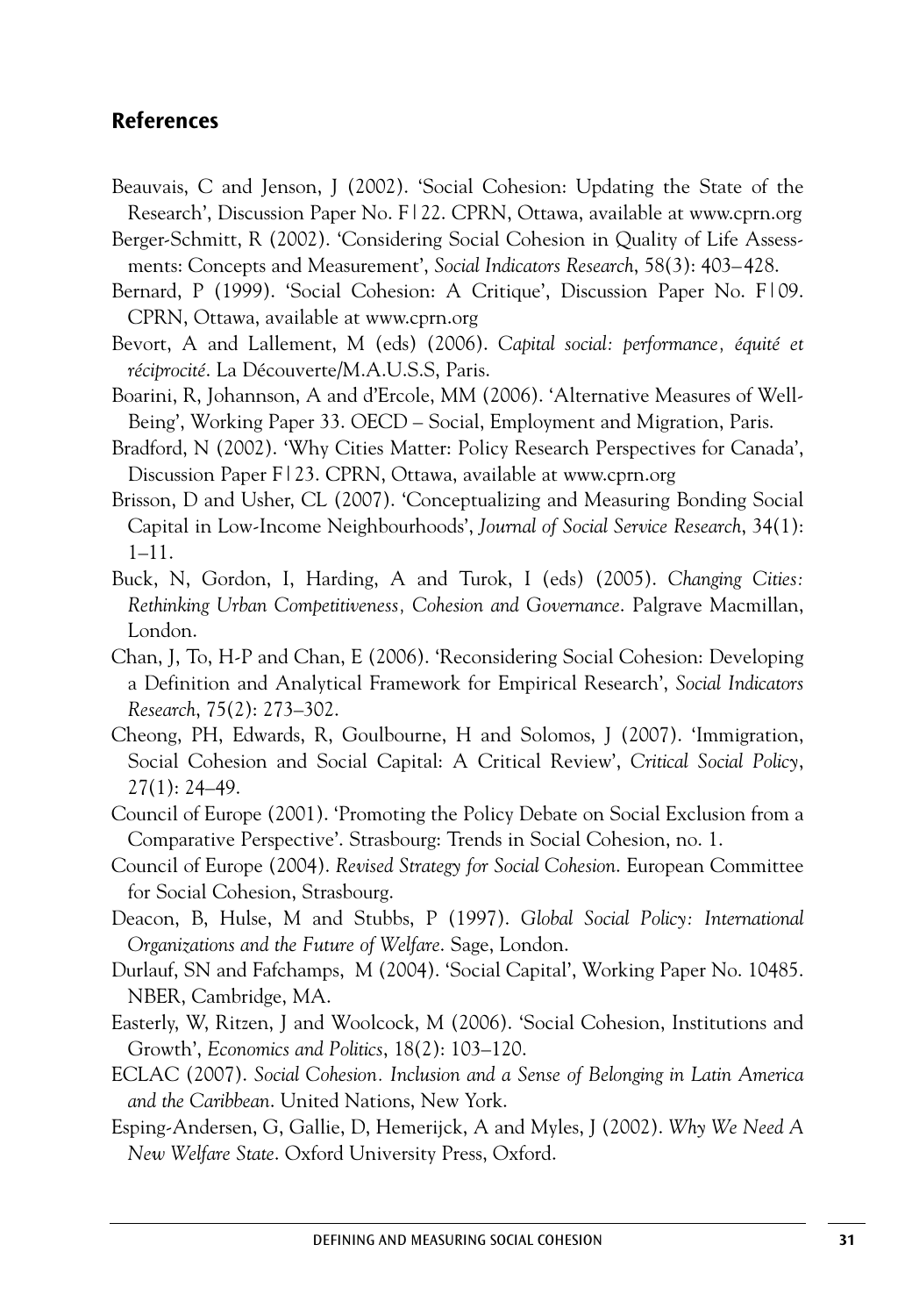- European Commission (2004). *A New Partnership for Cohesion, Convergence, Competitiveness, and Cooperation*, Third Report on Economic and Social Cohesion. Brussels.
- Ferlander, S (2007). 'The Importance of Different Forms of Social Capital for Health', *Acta Sociologica*, 50(2): 115–128.
- Flint, J and Kearns, A (2006). 'Housing, Neighbourhood Renewal and Social Capital: The Case of Registered Social Landlords in Scotland', *European Journal of Housing Policy*, 6(1): 31–54.
- Forrest, R and Kearns, A (2001). 'Social Cohesion, Social Capital and the Neighbourhood', *Urban Studies*, 38(12): 2125–2143.
- France (2005). *Une Année d'Actions pour la Cohésion Sociale: Principales Actions du Ministère de l'Emploi, de la Cohésion Sociale et du Logement*. Ministère de l'emploi, de la cohésion sociale et du logement, Paris.
- Franklin, J (2007). 'Social Capital: Between Harmony and Dissonance', ESRC Research Group Working Paper No. 22. Families & Social Capital, Swindon.
- Geddes, M (1998). *Local Partnership: A Successful Strategy for Social Cohesion?* European Foundation for the Improvement of Living and Working Conditions. Dublin.
- Gordon, I (2006). 'Labour Market Integration Policies Enhance Social Cohesion', in OECD, *Competitive Cities in the Global Economy*. OECD Territorial Reviews, Paris.
- Health Canada (2006). 'Social Capital and Health: Maximizing the Benefits', Health Policy Research, No. 12. Ottawa.
- Helliwell, JF (2005). 'Well-Being, Social Capital and Public Policy: What's New?' Working Paper No. 11807. NBER, Cambridge, MA.
- Hulse, K and Stone, W (2007). 'Social Cohesion, Social Capital and Social Exclusion', *Policy Studies*, 28(2): 109–128.
- Jenson, J (1998). 'Mapping Social Cohesion: The State of the Canadian Research', Discussion Paper F|03. CPRN, Ottawa, available at www.cprn.org
- Jenson, J (2007). 'Redesigning Citizenship Regimes after Neoliberalism. Ideas about Social Investment', text prepared for the meeting of RC 19, International Sociological Association, Florence, September, http://www.cccg.umontreal.ca
- Johnston, D (1998). 'Why Territorial Development Matters', *OECD Observer*, No. 210, February–March, p. 4.
- Kaasa, A (2007). 'Effects of Different Dimensions of Social Capital on Innovation: Evidence from Europe at the Regional Level', Working Paper Series No. 51. Faculty of Economics and Business Administration, University of Tartu, Finland.
- Kawachi, I, Kennedy, B, Lochner, K and Prothrow-Stith, D (1997). 'Social Capital, Income Inequality, and Mortality', *American Journal of Public Health*, 87(9): 1491–1498.
- Kearns, A and Forrest, R (2000). 'Social Cohesion and Multi-Cultural Urban Governance', *Urban Studies*, 37(5–6): 995–1017.
- Khan, H and Muir, R (2006). *Sticking Together: Social Capital and Local Government.*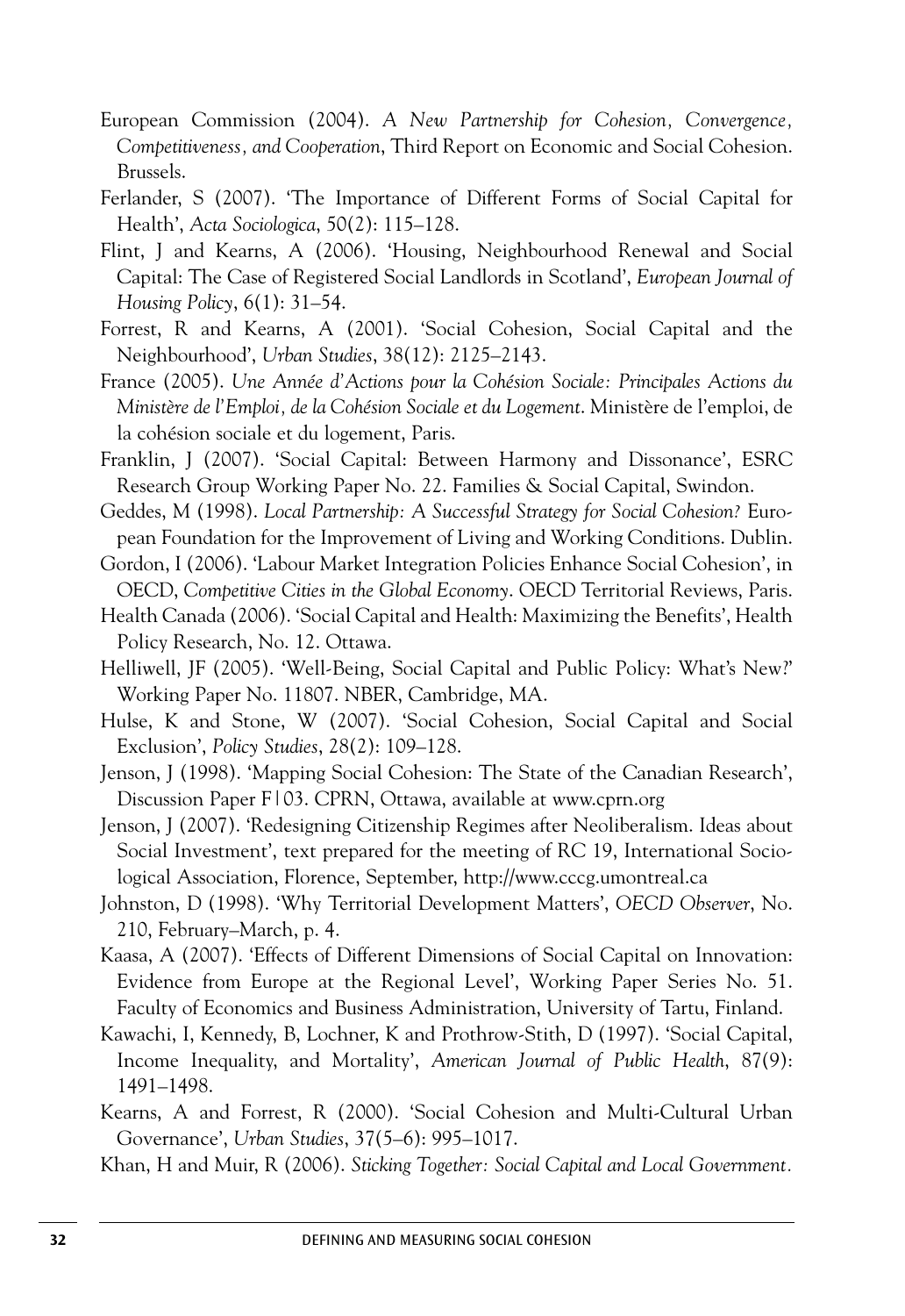*The Results and Implications of the Camden Social Capital Surveys of 2002 and 2005*. IPPR and London Borough of Camden, London.

- Knorringa, P and van Staveren, I (2007). 'Beyond Social Capital: A Critical Approach', *Review of Social Economy*, 65(1): 1–9.
- Lin, N (2001). *Social Capital*. Cambridge University Press, Cambridge.
- McNeill, D (2006). 'The Diffusion of Ideas in Development Theory and Policy', *Global Social Policy*, 6(3): 334–354.
- Marlier, É, Atkinson, T, Cantillon, B and Nolan, B (2006). *The EU and Social Inclusion. Facing the Challenge*. The Polity Press, Cambridge.
- Narayan, D and Pritchett, L (1999). 'Cents and Sociability: Household Income and Social Capital in Rural Tanzania', *Economic Development and Social Change*, 47(4): 871–897.
- Nooteboom, B (2007). 'Social Capital, Institutions and Trust', *Review of Social Economy*, 65(1): 29–53.
- Oorschot, Vim, van Arts, W and Gelissen, J (2006). 'Social Capital in Europe: Measurement and Social and Regional Distribution of a Multifaceted Phenomenon', *Acta Sociologica*, 49(2): 149–167.
- Organisation for Economic Co-operation and Development (OECD) (1997). *Beyond 2000: The New Social Policy Agenda*. OECD, Paris.
- OECD (2006). *Competitive Cities in the Global Economy*, OECD Territorial Reviews. Paris.
- Ossewaarde, MRR (2007). 'The New Social Contract and the Struggle for Sovereignty in the Netherlands', *Government and Opposition*, 42(4): 491–512.
- Paxton, P (2002). 'Social Capital and Democracy: An Interdependent Relationship', *American Sociological Review*, 67(2): 254–277.
- Peace, R, Spoonley, P, Butcher, A and O'Neill, D (2005). 'Immigration and Social Cohesion: Developing an Indicator Framework for Measuring the Impact of Settlement Policies in New Zealand', Working Paper 01/05. Ministry of Social Development, Wellington, NZ.
- Policy Research Initiative (PRI) (2005). *Social Capital: A Tool for Public Policy*. Policy Research Initiative, Ottawa.
- Putnam, RD, Leonardi, R and Nanetti, RY (1993). *Making Democracy Work: Civic Traditions in Modern Italy.* Princeton University Press, Princeton.
- Putnam, RD (2007). 'E Pluribus Unum: Diversity and Community in the Twentyfirst Century. The 2006 Johan Skytte Prize Lecture', *Scandinavian Political Studies*, 30(2): 137–174.
- Quibria, MG (2003). 'The Puzzle of Social Capital: a Critical Review', *Asian Development Review*, 20(2): 19–39.
- Rajulton, F, Ravanera, Z and Beaujot, R (2007). 'Measuring Social Cohesion: An Experiment Using the Canadian National Survey of Giving, Volunteering, and Participating', *Social Indicators Research*, 80(3): 461–492.